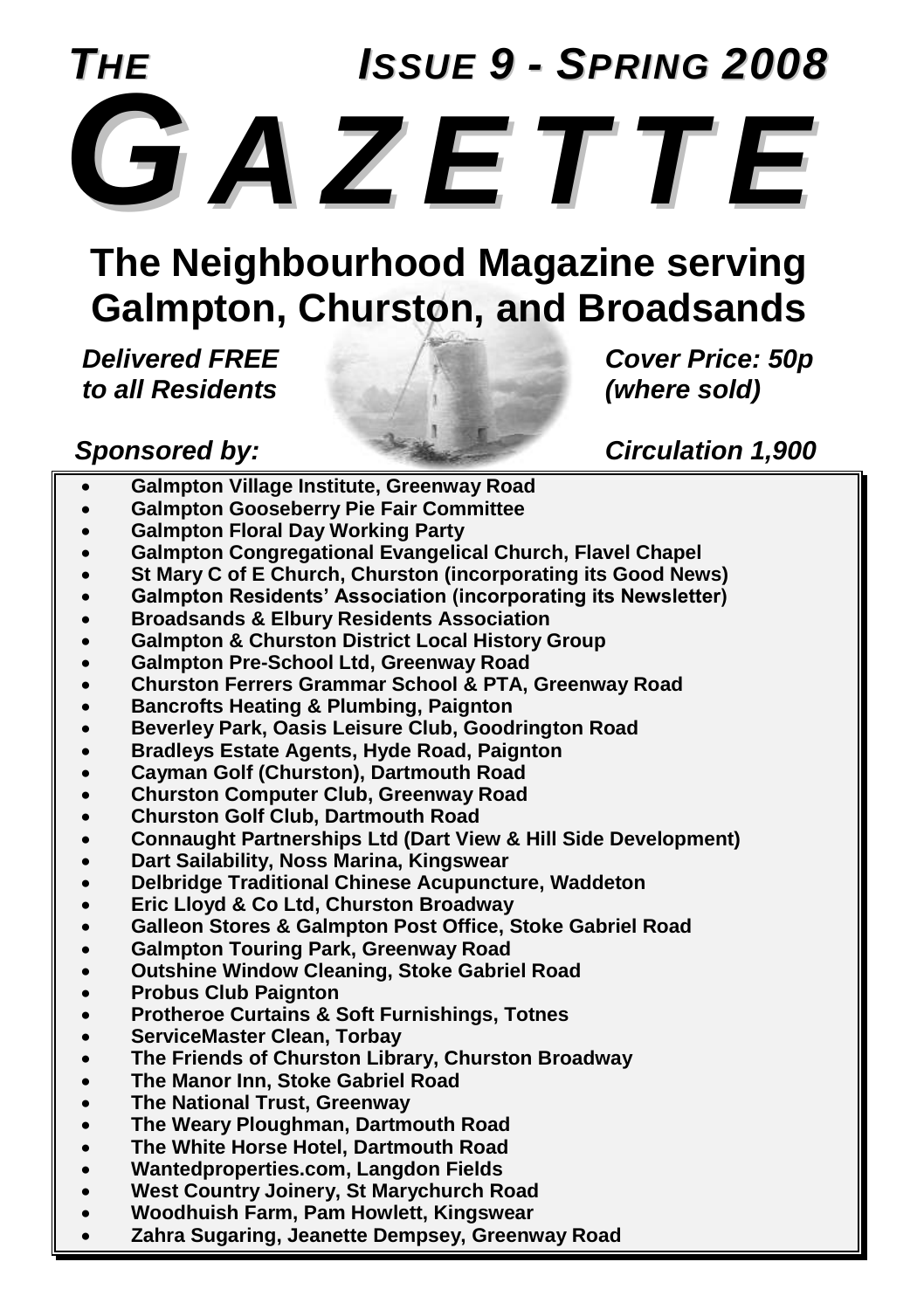# **What is in this Issue Page 19th Page**

| <b>Editorial - Welcome to 2008</b>         |                                      | 3                 |
|--------------------------------------------|--------------------------------------|-------------------|
| <b>Galmpton Floral Days 2008</b>           |                                      | 4                 |
| <b>Words and Music</b><br>The Manor Inn    | <b>Galmpton Gooseberry Pie Fair</b>  | 5<br>6<br>7       |
| <b>Galleon Stores &amp; Post Office</b>    |                                      |                   |
| <b>Grammar School PTA</b>                  |                                      | 8                 |
| <b>Music With Mummy</b>                    | <b>Galmpton Parent &amp; Toddler</b> | 9                 |
| <b>Friends of Churston Library</b>         | <b>Galmpton History Group</b>        | 10                |
| <b>Probus Club Paignton</b>                | <b>Churston Computer Club</b>        | 11                |
| <b>Age Concern Torbay</b>                  |                                      | 12                |
| <b>Broadsands Residents Assoc.</b>         |                                      | 13                |
| <b>Galmpton Residents' Assoc.</b>          |                                      | 14 & 15           |
| <b>Galmpton Monday Club</b>                | <b>Galmpton Village Institute</b>    | 16                |
| <b>Galmpton Youth Project</b>              |                                      | 17                |
| <b>National Trust Greenway</b>             | <b>Puppy Trainer ~ Davies</b>        | 18                |
| <b>Organisation Directory</b>              |                                      | 19                |
| <b>Diary Dates &amp; Regular Amenities</b> |                                      | 20 & 21           |
| <b>Church Services</b>                     | <b>Galmpton Touring Park</b>         | 22                |
| The White Horse Hotel                      |                                      | 23                |
| <b>The Weary Ploughman</b>                 |                                      | 24                |
| <b>Churston Golf Club</b>                  |                                      | 25                |
| <b>Oasis Leisure Club</b>                  |                                      | 26                |
| <b>Galmpton United FC</b>                  |                                      | 27                |
| <b>Cayman Golf</b>                         | <b>Dart Sailability</b>              | 28                |
| Eric Lloyd & Co                            |                                      | 29                |
| <b>Flavel Chapel Newsletter</b>            |                                      | 30                |
| Parish of St Mary the Virgin               |                                      | 31                |
| Acupuncturist ~ Delbridge                  | Zahra Sugaring ~ Dempsey             | 32                |
| Hair @ Home ~ Lowry                        | <b>Chiropodist ~ Sellars</b>         | 33                |
| Homeopath ~ Creaton                        | holistics@home ~ Bayey               | 34                |
| <b>Woodhuish Farm</b>                      | <b>Kathryn Protheroe Curtains</b>    | 35                |
| <b>West Country Joinery</b>                |                                      | 36 & 37           |
| <b>Lowry &amp; Sons Builder</b>            | <b>Outshine Window Cleaning</b>      | 38                |
| <b>Bancrofts Heating &amp; Plumbing</b>    |                                      | 39                |
| <b>ServiceMaster Clean</b>                 |                                      | <b>Back Cover</b> |

**THE GAZETTE** is free to all residents, and is a non-profit-making publication. It is partly funded by local businesses, but mainly funded by your patronage of village activities, and your subscriptions to local associations.

It is also online at **www.galmptontorbay.org.uk** via *THE GAZETTE* links. Views expressed are not necessarily those of the **Sponsors** or **The Editor**. Please inform **The Editor** of any important errors or omissions.

**Page 2 Issue 9** Front Cover - **Galmpton Windmill** from painting by **George Bedford** 1850-1920.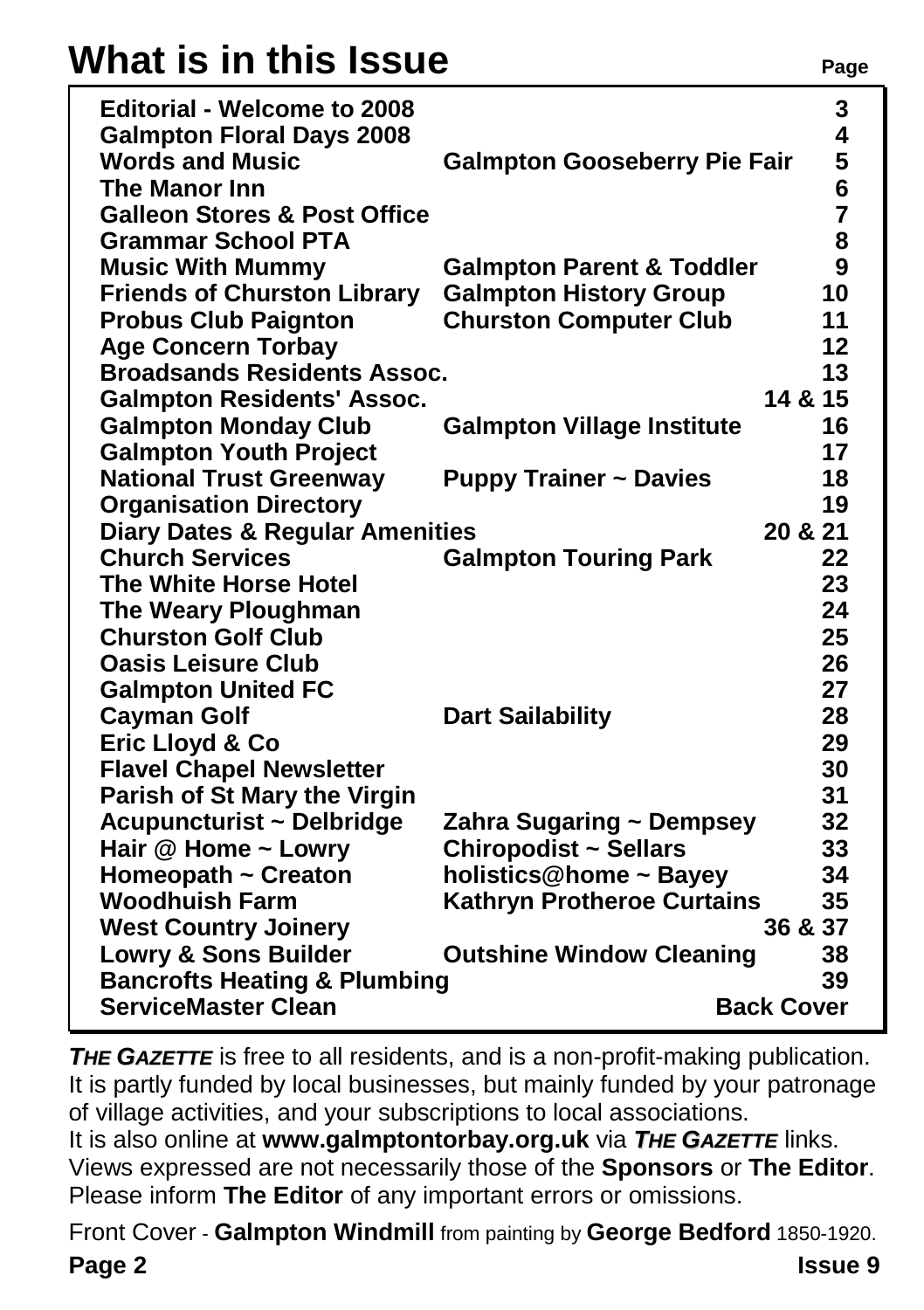# **Editorial - Welcome to 2008**

I wish you all a *Happy New Year* and trust that you are keeping to all your new resolutions for 2008. Recently, the **Galmpton Residents' Association** has been collecting its **£2.00** subscriptions for 2007. When paying his £2.00 a *very, very, nice man* in **Manor Vale** made a voluntary donation towards *THE GAZETTE*, because he felt it was worth it. It is **free to all residents**, but if you are moved to make a similar gesture, then **Gary** at the **Galmpton PO** will be happy to accept your donation on my behalf.

## **Radical Local Road Plans**

It seems we must brace ourselves for radical proposals to our local roads. The **Council** is reconsidering the **Windy Corner** development, which aims to speed-up traffic on this dangerous section of **Dartmouth Road**, while the **GRA** is proposing traffic lights at the **Manor Vale** junction to make it safer. The earlier plan for traffic lights at the **Greenway Road** junction would have encouraged too much traffic along the very narrow bit of **Greenway Road**. Even the revised **GRA** plan will force more traffic along this route due to the *No Right Turn* restrictions at the top of **Greenway Road**. See **Page 14**.

## **More Delivery Volunteers**

We already have about forty volunteers who deliver your magazine, but for the new areas of **Blue Waters** and **Hookhills** a few more would be useful. Please contact the **Editor** if you are able to help, especially if you live near **Broadsands Park Rd**, **Hookhills Rd**, **Hookhills Gardens**, **Fox Tor Close**, **Hunters Tor Drive**, **Hound Tor Close**, or **Bridle Close**.

## **Firework Regulations**

I have been asked to remind people, like the Galmpton resident who let off fireworks on the weekend of  $3<sup>rd</sup>$  and  $4<sup>th</sup>$  November until 2:30 in the morning. about **The Fireworks Regulations 2004**.

These regulations are intended to minimise the risk of fireworks to people, animals, or property, and they **prohibit** their use after **11:00 pm**, except for **November 5th** and **New Years Eve** when they can be used until **midnight**.

**Editor: Mike Tate (01803) 844901 gazette@tatewise.co.uk Greenbanks, 5a Greenway Road, Galmpton TQ5 0LR**

**Printer: Gold Print (01803) 845465 gprint@brixhamdevon.co.uk Elberry View, Broadsands, Paignton TQ4 6HS**

**Copy deadline for the next issue is Friday 4th April 2008.**

**Sponsorship and Advertising rate is £25 pro rata per page per issue. Entries in the Organisation Directory and Diary Dates are free.**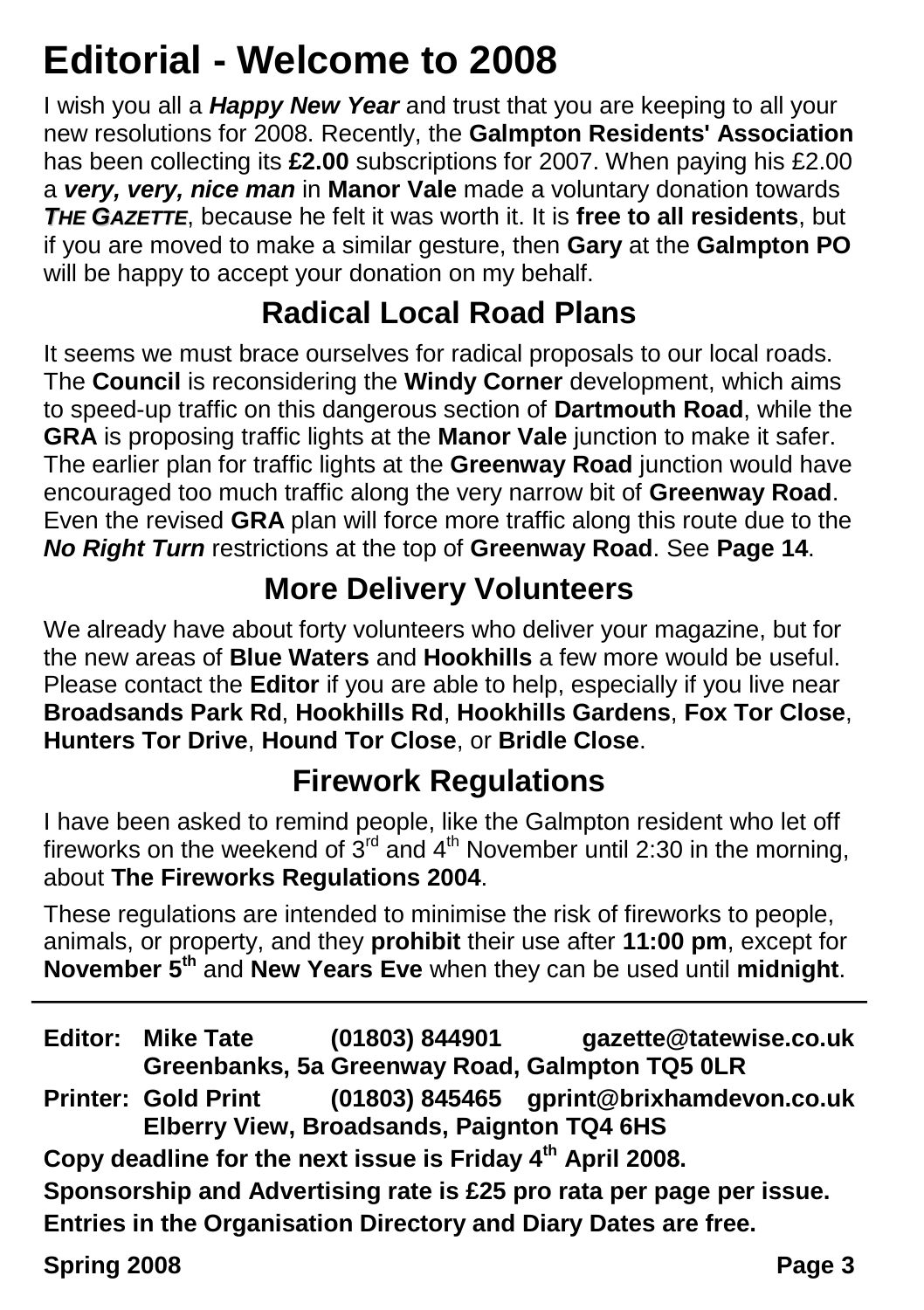# Galmpton Floral Days 2008

**A new year and a new set of village events to anticipate - amongst them are**

### Galmpton Floral Day – Open Gardens – Sunday 8th June 2008 **&**

### Galmpton Floral Day – Celebration of Skills - Sunday 7th Sept. 2008 **Don't miss out; ensure these dates grace** *your* **new diary or kitchen calendar!**

Already both new and familiar gardens have signed up to open and delight visitors, but we always require more. All those keen gardeners willing to participate please contact **Tony & Priscilla Hannam 01803 844278** ASAP.

*News Flash!* A *Scarecrow Sculpture Competition* is in the pipeline for **Open Gardens** day. Sited around the village it would be open to all ages, individuals and groups alike. So have a go! Watch this space for details.

Although nine months away the planning of the **Celebration of Skills** day is already underway. The popular and established events will remain but additions are under consideration - a stand-alone **Cookery** event for one! The Booklet of Show Schedules with details and entry forms for all the Shows will be on sale in **The Galleon Stores** in **March**. So no excuse; there will be plenty of time for you to plan all your many entries!

**Jill Memery 01803 844103 is Co-ordinator for the** Galmpton Floral Days**. Do contact her with any queries, comments, or suggestions.**

# Galmpton Floral Project - Update

We strive to achieve the aim of bringing floral colour to our public spaces.

Thanks to the planning and hard graft of the **Pascoe** and **Warren** families, the very successful bed around the **Jubilee Tree** was refurbished in the autumn with the topsoil being replaced, quantities of manure applied, and much new planting undertaken. Our very grateful thanks to **Jenny Brown**, **Dave Cleave**, **John Crisp**, and **John Harvey** for generous donations of manure, topsoil, use of machinery and plants. The bed is already colourful and promises to be a picture throughout 2008 and for years to come.

In addition we have been able to make further substantial plantings of spring bulbs in the grass areas at the top of **Langdon Lane**, the top of **Manor Vale**, the upper corner of **Manor Bend**, the junction of **Manor Vale** & **Greenway Road**, and the **Roundings** triangle. Partly funded by the proceeds from the **Galmpton Floral Days**, our grateful thanks goes to both **Torbay Parks & Gardens**, who, when digging out their spring beds, made bulbs and plants available for the taking, and to **Torbay & South Hams Garden Centre** who are always most generous and supportive. The spring display around the village should be stunning and it started on **January 4th** when the first daffodil bloomed at the top of **Langdon Lane**!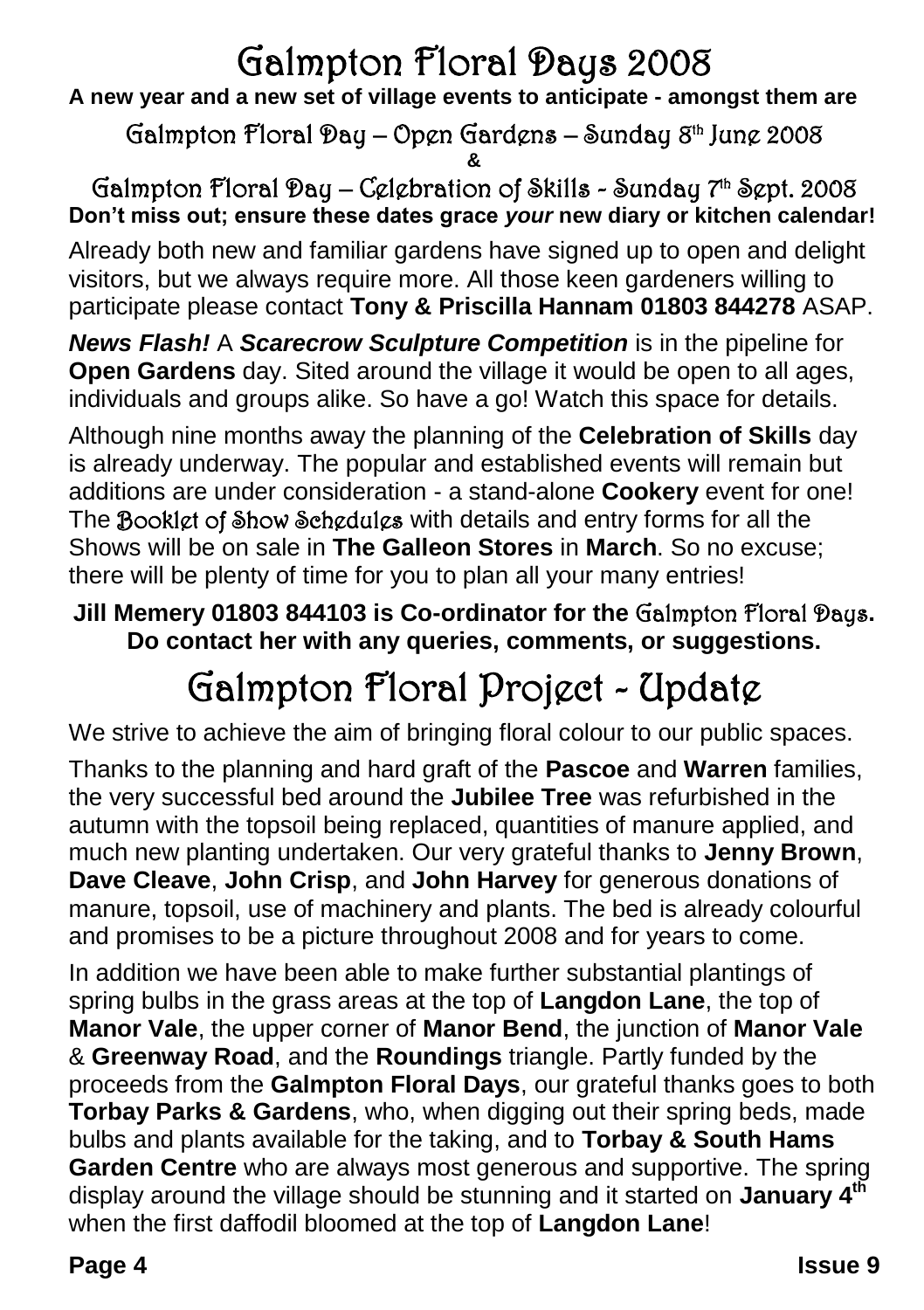# Words and Music

My apologies to all those who kindly expressed disappointment at the cancellation of the *Christmas Words & Music*. The 'Music' had to pull out at a late date, and being a busy time of year for performers, a replacement was unable to be found. However, a date has been pencilled in for **Friday 19th December 2008**. If interested, there is a date for your diary.

An event along the lines of *Words, Jazz & Song in a Summer Garden* is being considered for early summer. If it materialises, details will be made known via posters, and the next issue of *THE GAZETTE*.

Co-ordinator, Jill Memery

# **South Devon Geographical Association**

**7:00 pm Thursday 6th March** at **Torquay Boys' Grammar School**

### *'Plymouth – past, present, future'*

by **Brian Chalkley** of the **University of Plymouth SDGA** members: **Free**. Members of the public: **£2.00** Please ring for more information **David Lewis**: **842289 Teresa Davison**: **613215 Paul Evans**: **615501**

# **Galmpton Gooseberry Pie Fair**<br>Chairman: Martin Ridge: 844927<br>Treasure

**This year's Fair is on Sunday 6th July**

*Time to start thinking about your stalls!*

**If you are interested in helping to organise the Fair, please contact Gary Deare in the Galmpton Post Office (01803 842148)**

**Chairman: Martin Ridge: 844927 Treasurer: Garry Deare: 842148**

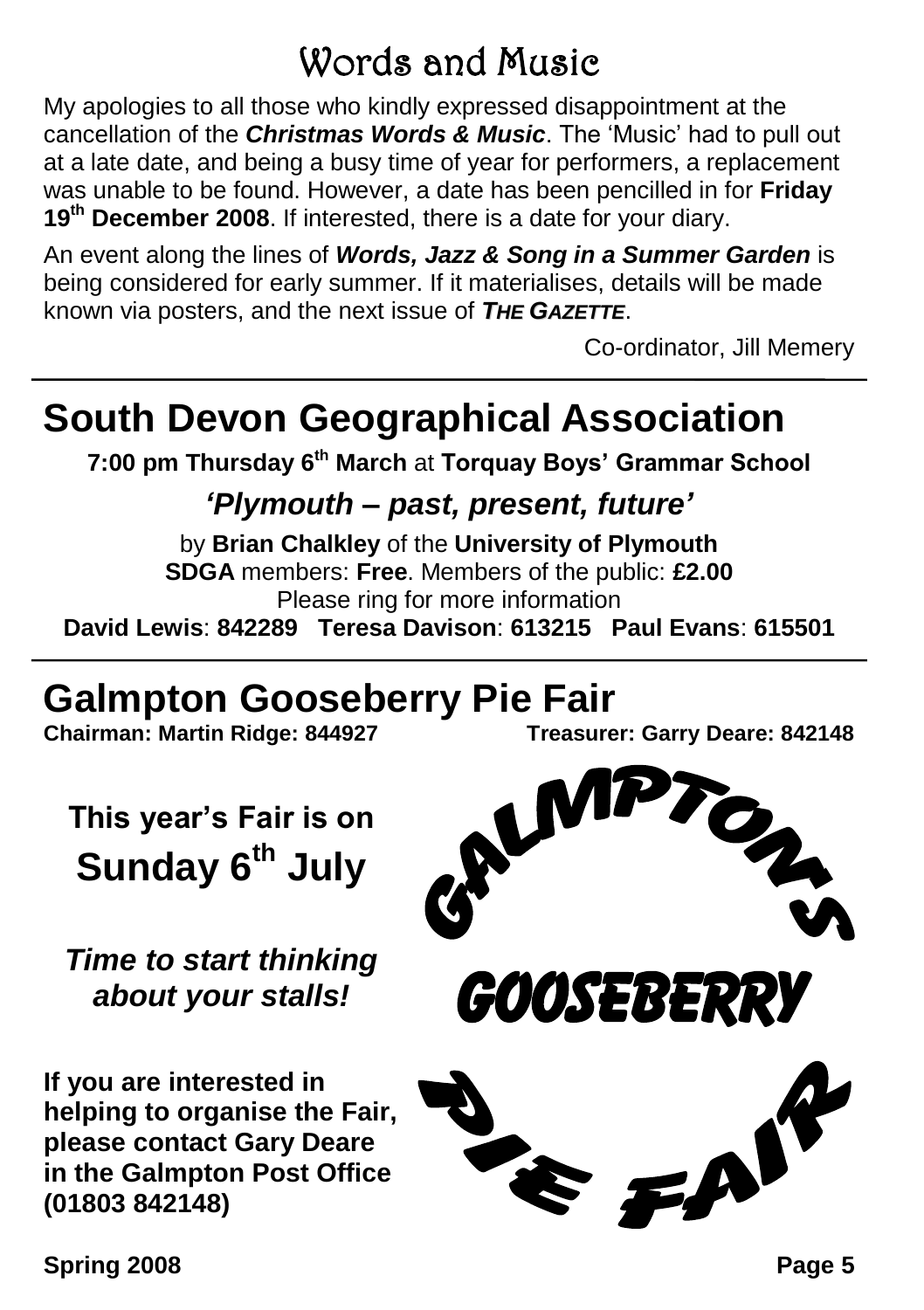# **The Manor Inn**

**Landlord: Brian Boundy**

# **Tel: 01803 661101**



**We hope everyone enjoyed Christmas and New Year.** The pub was busy, and many thanks to all those who visited us.

**Looking ahead now,** Matt and AJ have introduced new menus and daily specials to reflect the time of the year. We're also thinking about themed evening menus – Indian, Greek, and so on. If you have any favourites, let us know!

### **Also, watch out for:**

- **Thursday 14th to Saturday 16th February**: *Valentine's Day* menu with a free glass of bubbly for the ladies.
- **Sunday 2nd March**: *Mothering Sunday* with a free pudding for Mum.
- **Friday 21st to Monday 24th March**: *Easter* menu with a free mini egg for the children.

Don't forget that we can create special menus for your special function – weddings, christenings, birthday parties and so on. If something is on the horizon, why not pop in to discuss your requirements with the chefs?

And our open log fire is still burning away brightly to welcome you, whether for a meal or just a quick drink. We look forward to seeing you.

> **Please note our new telephone number should you wish to make a reservation.**

# **The Manor Inn**

**2 Stoke Gabriel Road**

**Galmpton, Brixham**

**Devon TQ5 0NL**

# **Tel: 01803 661101**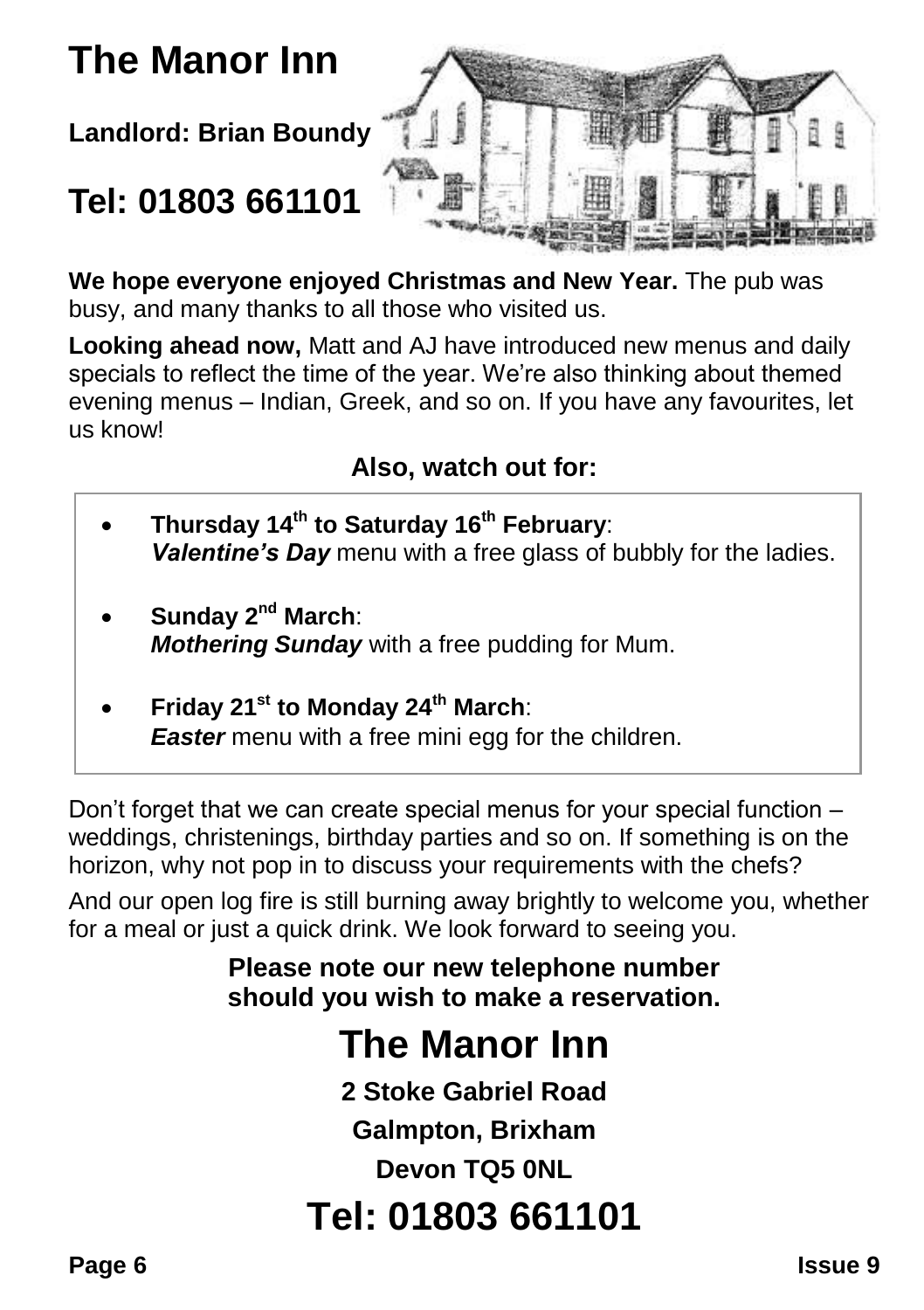# **Galleon Stores & Galmpton Post Office**



**51 Stoke Gabriel Road Galmpton, Devon TQ5 0NH Telephone 01803 842148**



**Shop and Express Post Office open Monday to Saturday 7:30 am to 7:00 pm Sundays 8:00 am to 1:00 pm**

# **Post Office Update**

The national **Post Office** closure programme moves into the **Devon** area this **February**. In the next few weeks we will discover if we have been successful in keeping a **Post Office** within the village.

**Gary** & **Kay** would like to thank all our customers who have supported the **Post Office & shop** over the last year by using the facilities on offer and by signing up to the new products now available. Hopefully, even more of you will take advantage of these this year.

We have received good feedback from customers who have taken out the **Post Office Broadband** package and **Post Office Credit Card**. Many customers are now using us to purchase **Euros**, **Dollars**, and other foreign currencies. The **Instant Savings** account has also proved very popular.

By adding the free-to-use **Cash Machine** to facilities already offered by the **Post Office**, all bank accounts are now accessible in the village for cash withdrawals.

We believe the way forward to a sustainable and successful **Post Office** can only be achieved by offering the community these new products and services, linked to extended opening hours (see above). We are hopeful the authorities will see it the same way.

# **Galleon Stores** *DVD PROMOTION*

Our library consists of over 150 titles including most of the latest releases.

### *OFFERS*

New customers to our library can sign up now, and can take home their first film free.

Existing customers, who rent any film between now and Easter, can choose a second film free.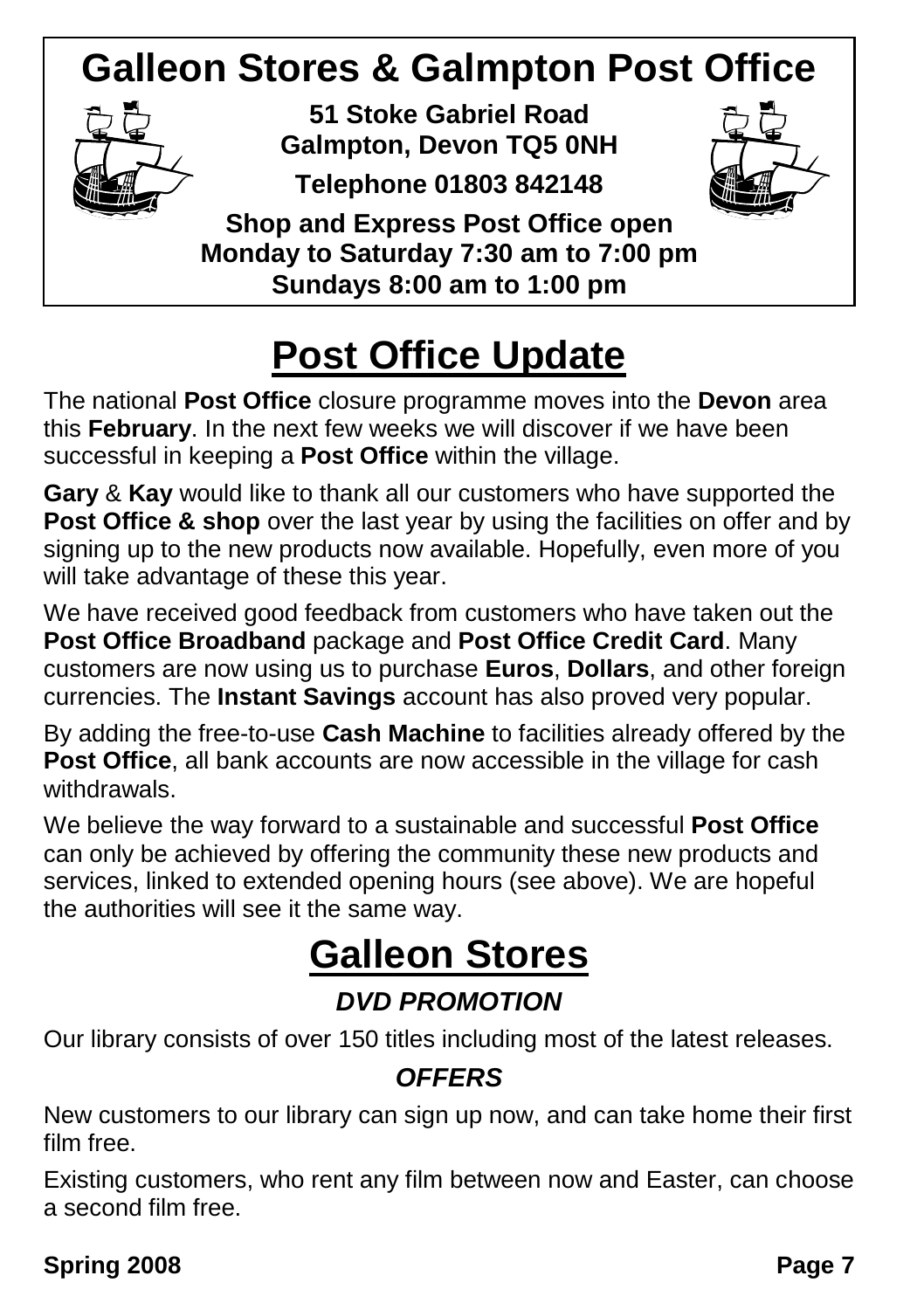# **Churston Ferrers Grammar School PTA**

**Back by popular demand in the school hall**



**Eyes down at 7:30 pm on Friday 1st February**

*Pay on the door just £4.50 ~ Includes 13 rounds of Bingo Tickets 3 prizes every round ~ One Line, Two Lines & Full House*

**Refreshments will be available on the evening, or a light supper can be ordered on arrival for £1.50, which will be a pasty/sausage roll with a hot drink**



### **10:00 am to 1:00 pm on Saturday 1st March** *To bag a bargain entry is only 20p on the door*

### **Refreshments will be available throughout the morning**

Hire a table for just **£5.00** per pitch of 6 ft x 4 ft (2 tables) Arrive at 9:30 am on the day to set up your tables

*To book a table call 01803 842289*

# **Quiz Maht**

### **7:00 pm on Friday 14th March** *Entry is £2.50 on the door*

The evening is open to teams of up to 8 people, and prizes will be awarded to the winning team

### **There will be refreshments available during the evening including sausage, chips, and a hot drink, all for just £1.50**

All profits will go towards a new video conferencing system for the school

Do come along and enjoy a fun evening - everyone is welcome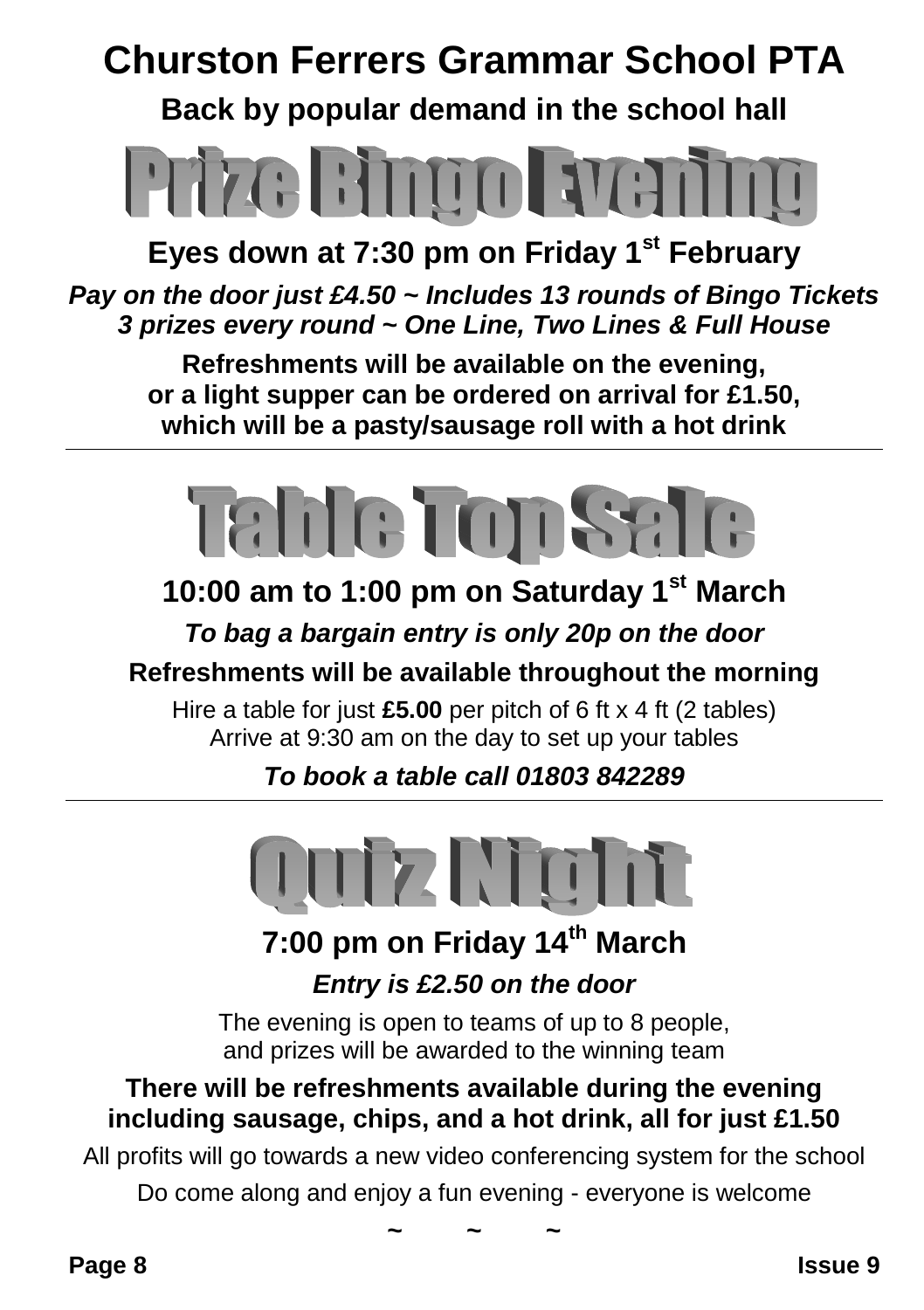Hello! My name is **Carol Holbrow** and I run a range of fun music classes especially for babies and toddlers aged 3 and under. Class sizes are deliberately kept small to allow each child the opportunity to join in, for parents/carers to get to know each other, and for everyone to have fun in a relaxed, friendly atmosphere whilst learning at the same time.

Classes run during term times on various days and locations, and children come along each week with a special adult - mummy, daddy, grandma, or granddad, or someone else important.

If you would like to know more about this popular music education programme that has been running since 1992 in other parts of the country, contact **Carol** on **(01803) 842839** or visit my website.



**www.musicwithmummyandcarol.co.uk**

*First Class FREE with this Advert*

# **Galmpton Parent & Toddler Group**

### **Organiser: Lisa Croston Tel: 01803 845525**

We are a friendly group offering a stimulating environment for toddlers, accompanied by their parents, grandparents, or carers.

There is a wide range of play activities, including books and toys.

We provide a mid-morning snack of a biscuit, fruit, and a drink.

The session usually involves some group activities such as a sing-song.

For more details please contact the organiser **Lisa Croston**, who is a qualified childminder.



# **Barn Chapel Hall, Greenway Road**

**Every Friday during school term-time From 9:30 am to 11:30 am Entry £2.50 per toddler**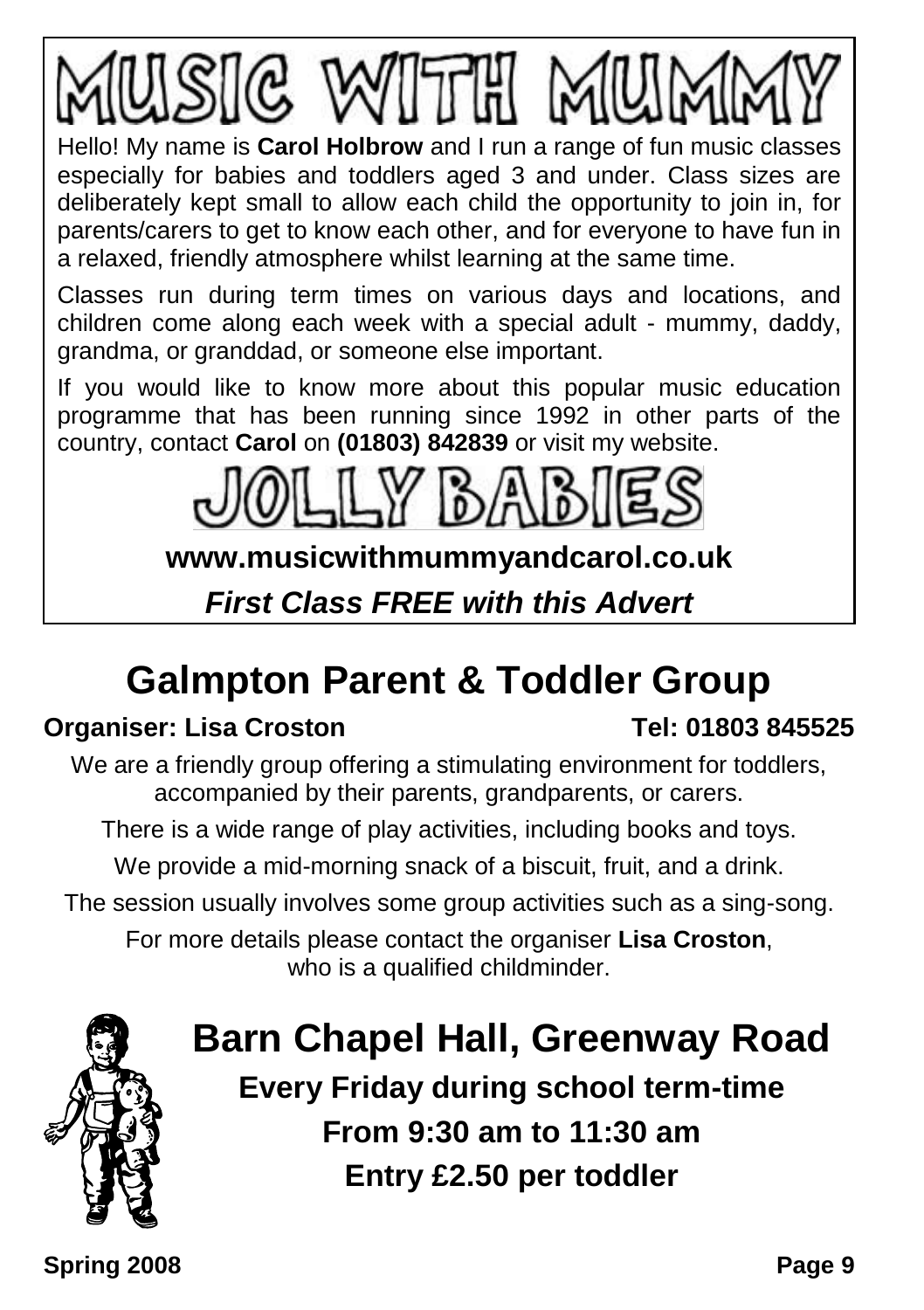# **The Friends of Churston Library Events**

## **Coffee Mornings in Churston Library**

**Thursday 14th Feb St Valentine Day 10:30 am - Noon Friday 14th and Monday 17th Mar 10:30 am - Noon**

Come along & support your library. Only Fair-trade coffee & tea are served!

### **Day trip to Cardiff**<br>Monday 25<sup>th</sup> Feb L **Monday 25th Feb Depart Brixham 8:15 am & Churston 8:30 am**

There have been many requests for the Friends to arrange a day out to Cardiff, so here we go! Cardiff is a beautiful city with plenty of history and wonderful shopping. So there is something for everyone.

Details and application forms are available in **Churston Library**.

### **Cornwall Spring Flower Show, Boconnoc, Lostwithiel Saturday 5th April**

Departure time and further details to be published nearer the time.

## **Annual General Meeting**

### **Monday 7th April Churston Library at 7:30 pm**

We hope to have a talk by the well-known author, Kate Sharam.

# **Galmpton & Churston Local History Group**

**Chairman: John Risdon Tel: 01803 844102**

# **Annual General Meeting**

# **Friday 28th March at 7:30 pm in the Village Institute**

Refreshments served from 7:00 pm. New members are very welcome.

Annual membership is **£5.00** per **Household**, or **£3.00** per **Individual**.

Membership benefits include **Free Entry** to **History Group** illustrated talks.

Non-members are charged **£2.00** per person to attend illustrated talks.

If you are interested in becoming a **Committee Member** please get in touch with Chairman **John Risdon** or any other **Committee Member**.

# **AGM to be followed by an Illustrated Talk**

Unfortunately *The Bulleys of Kingswear* by Jim Maker is now doubtful due to family commitments.

### **Please see Posters nearer to the time with a Subject update.**

**Page 10 Issue 9**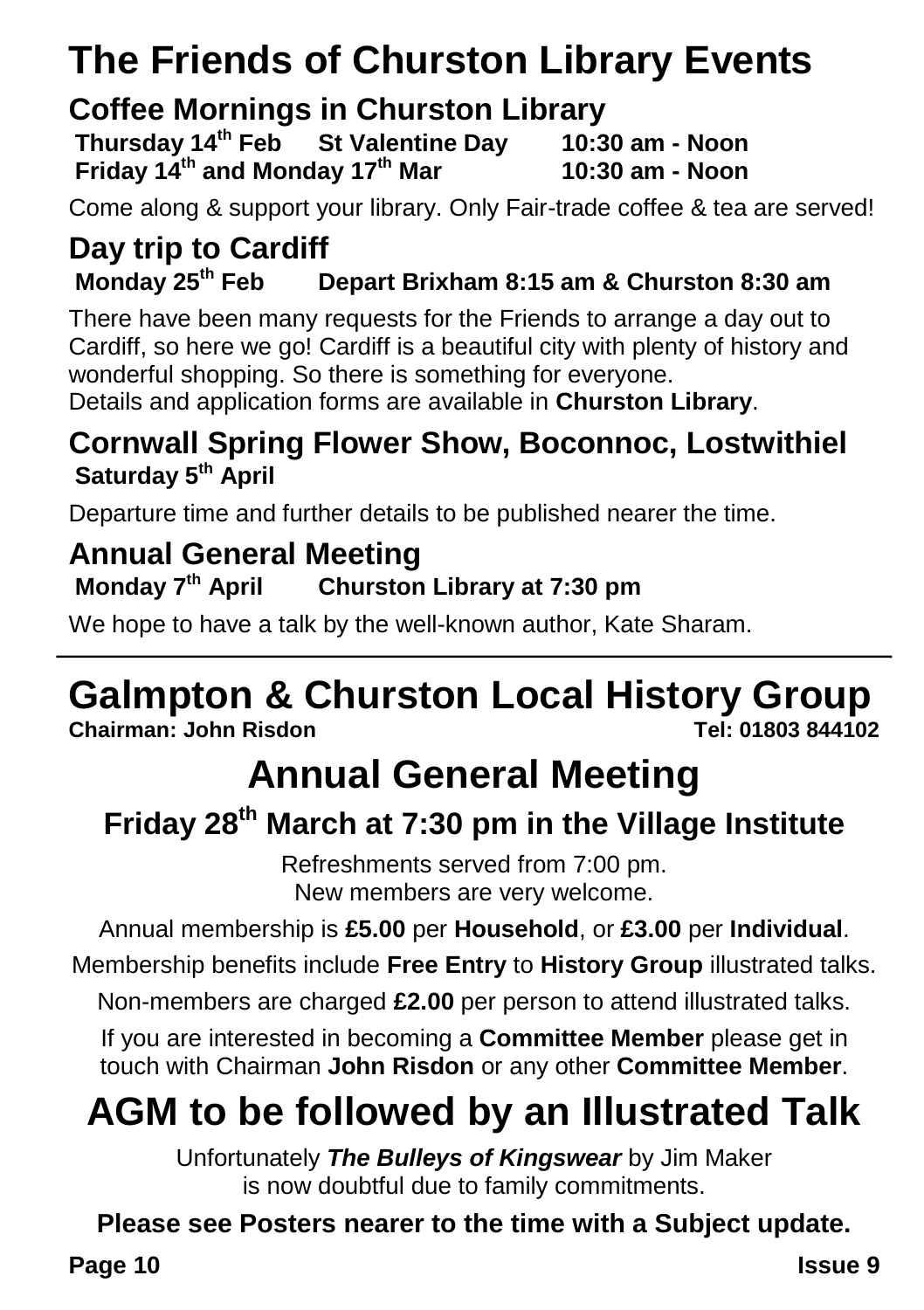**Paiignton**

# **Probus Club**

Are you a retired professional or businessman? Do you enjoy good company?

# **Why not join Paignton Probus Club?**

We meet every Wednesday, September to June, at the Redcliffe Hotel, Paignton, from 10 am until midday. Come and enjoy a cup of tea or coffee with fellow professionals and interesting talks from visiting speakers.

> If you are interested please ring: Secretary Bob Life 01803 522501 or Chairman Ken Temple 01803 842507

# **Churston Computer Club**

**post@tatewise.co.uk Chairman: Mike Tate 01803 844901**

The club is open to residents of **Churston Parish** and surrounding districts. More information is online at **www.churstongrammar.com/pcclub.htm**. We meet at **Churston Ferrers Grammar School** between **4:30** & **6:30 pm** on the **1 st Thursday** and **3 rd Wednesday** of each month during term-time.

Meeting Dates: Thurs  $7<sup>th</sup>$  Feb, Thurs  $6<sup>th</sup>$  Mar, Wed 19<sup>th</sup> Mar & Thurs 3<sup>rd</sup> Apr.

New members of any experience are welcome, even if you are totally new to computers, or are just considering purchasing your first PC.

# **Digital Photography Special Interest Group**

There has been so much interest in digital photography that club members have formed a **Special Interest Group** (**SIG**). This is lead by **Paul Fowler**, who has a vast experience of both still photo and video editing.

Currently, the photo editing workshops utilise **Serif PhotoPlus**, but there is also interest in **Google Picasa** for photo management.

# **Free Computer Taster Sessions at the Library**

Free sessions on **Mondays 3:00 - 4:00 pm** can be booked at the Library.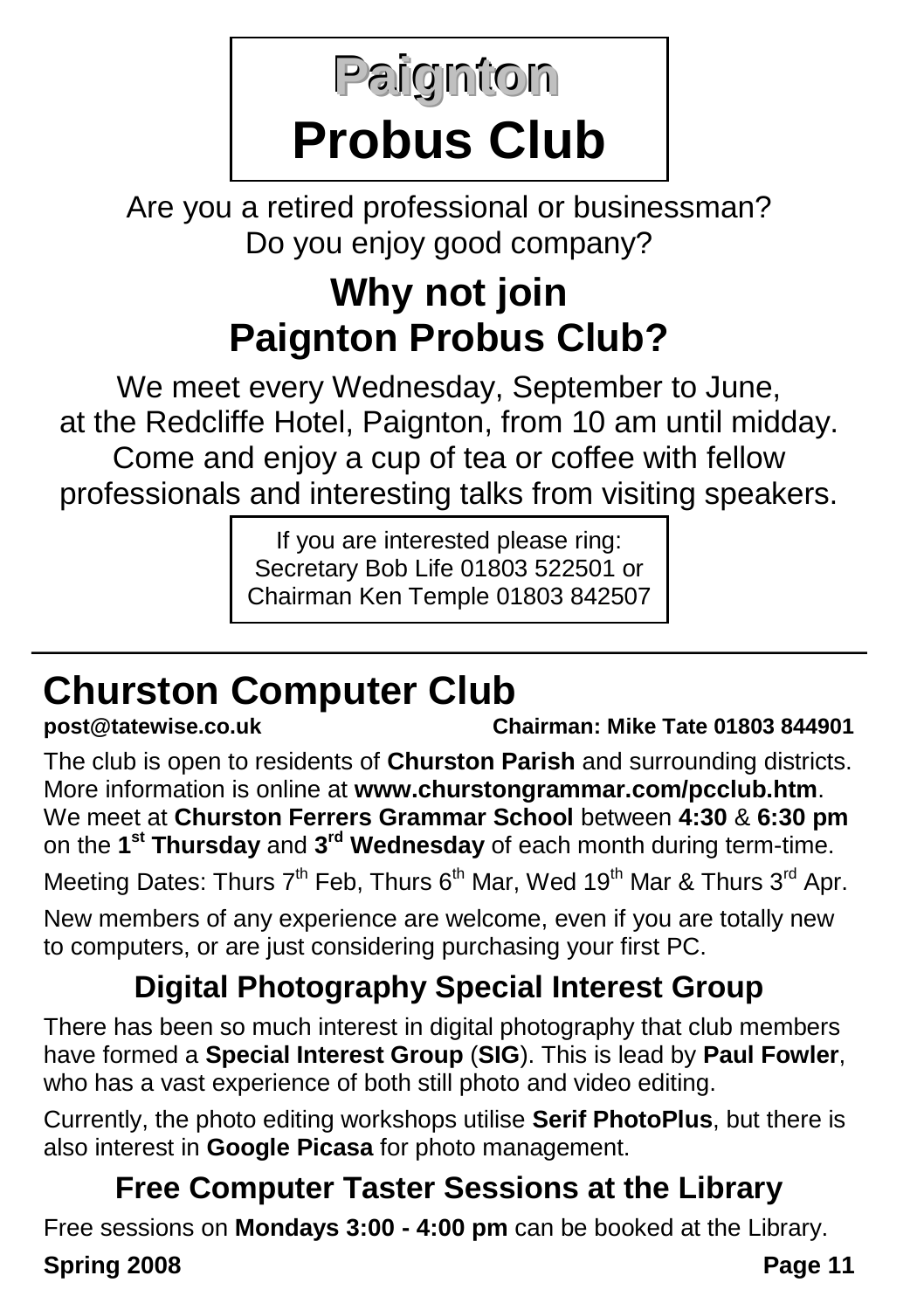# **Age Concern Torbay**

# **12,000 people contact Age Concern Torbay each year**

- $\checkmark$  Handyperson  $\checkmark$  Home Maintenance Traders Register
- $\checkmark$  Information and Advice  $\checkmark$  Benefits' Advice
- $\checkmark$  Fuel and Money Advice  $\checkmark$  Advocacy
- $\checkmark$  Domestic Home Care  $\checkmark$  Days Out
- $\checkmark$  Befriending and Phone Careline  $\checkmark$  Lunch club
- $\checkmark$  Insurance, AidCall and Funeral Plans

### Phone us on **01803 555181**

### **Winter Warmth – Remember 21°C (70°F)**

The biggest challenge for us each winter is to encourage older people to stay warm and safe but at the same time to help reduce the bills. Sounds impossible? Read on.

Keep a daytime temperature in your living room of **21°C** or **70°F**. Any less and you are more susceptible to illness or a fall in the home. For people who are worried about fuel bills **Age Concern Torbay** offers help both in increasing income and in reducing fuel costs.

If you or someone you know are worried about paying heating bills contact **Carolyn Williams**, **Age Concern Torbay Fuel & Money Advisor** on

### **01803 546432**

**170** people were helped last year.

### **Donations**

**Age Concern Torbay** welcomes donations to keep the **Fuel & Money Advice** service running. Just **£15** buys an emergency heater; **£25** pays for a benefits check. Whatever you give, will mean that more older people in Torbay keep warm and heat their main room to **21°C** (**70°F**).

Please send your donation to

### **Age Concern Torbay, 4 Dendy Road, Paignton TQ4 5DB**

Thank you.

### **Volunteering**

We have over **90** volunteers assisting in a wide variety of roles. If you have spare time available, and would like to make a difference to the lives of older people in Torbay please contact **Steve Knight** on **01803 841841** for an application pack.

### **Keep warm and well!**

- 
- 
-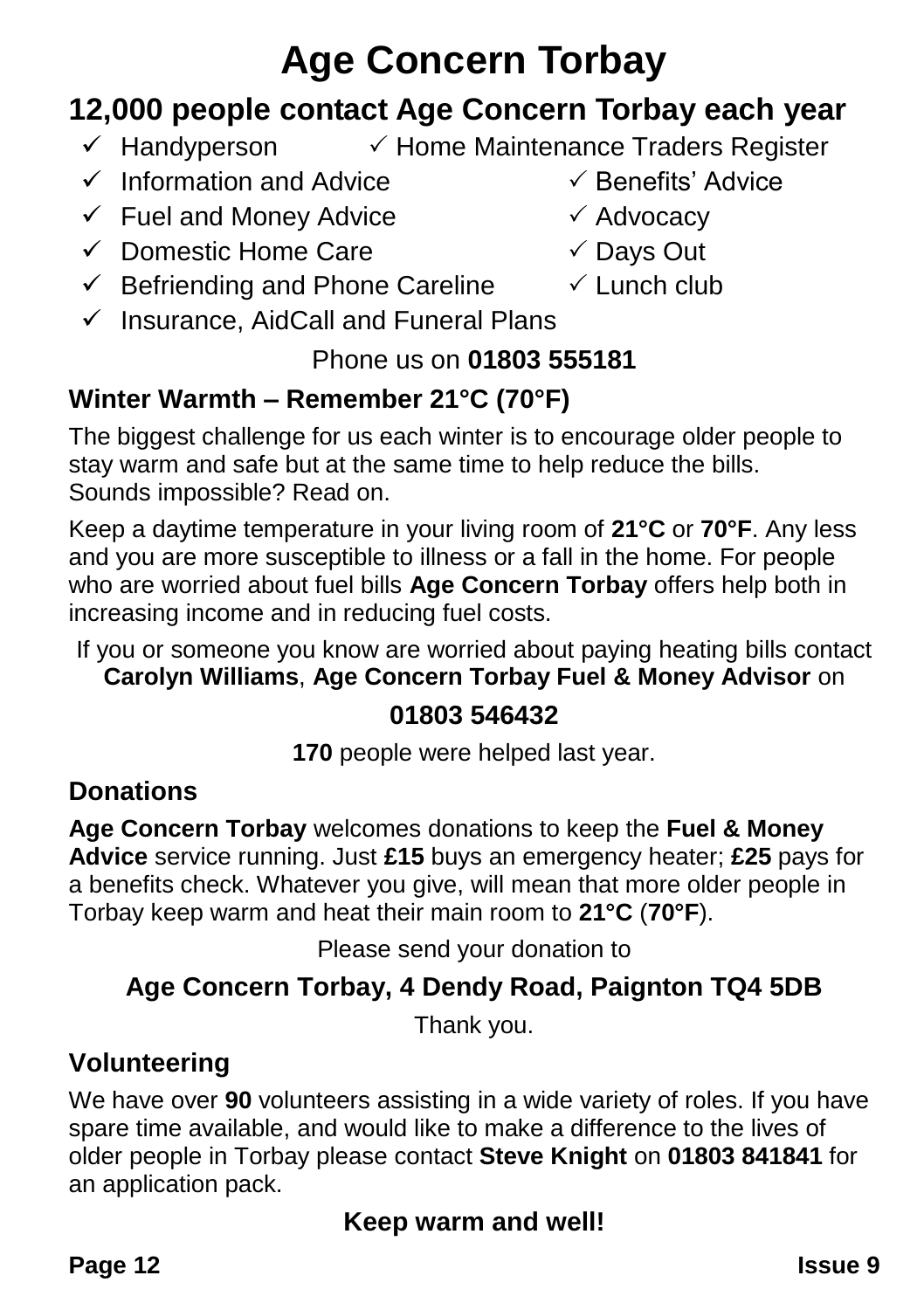# **Broadsands & Elbury Residents Association**

**www.broadsandsandelburyra.sm4.biz Secretary: Joan Blake 01803 843423**

### **E-mail: broadsands.elbury.residents@googlemail.com**

We are a group of volunteers who meet once a quarter to help maintain and enhance the quality of this part of the Bay.

The objectives are simple, and over the last **50** years the Association has endeavoured to :-

- Monitor local developments
- Share ideas on how to bring about improvements
- Raise awareness about local issues both positive and negative
- Represent and provide support on behalf of residents with the local Council

### **Making Contact**

Contact us by means of a post box located in the office of **Eric Lloyd Estate Agents** at Churston Broadway. Send an E-mail, post a message on the website, or simply read the notice board outside **Squires Fish and Chip Shop**. Alternatively, phone us on **01803 843423**.

### **Membership**

It is easy and inexpensive to join. The once a year cost is **£2** per family or **£1** for a single person. Our collectors will be calling for subs in early 2008.

### **Achievements**

There are ongoing concerns regarding **Stagecoach** double-decker buses that park inappropriately outside the library, close to the junction with **Dartmouth Road**. This is a potentially dangerous situation and we continue to work to address this. We provided backing and financial support in the campaign to prevent the significant residential development in the farmer's field between the railway and

### **Broadsands Road**.

Regular contact is maintained with our local **Community PC Glenn Chambers**. Many concerns were received about the proposed motor cycle training at

**Broadsands Car Park**, and we contacted the mayor about this. The indications are that this will not proceed.

As a direct result of our monitoring of the **Beach Car Park**, action has been taken by the **Council** to improve signage, repair of the wooden posts, and the **Council** seem to be more proactive in its management of the **Car Park**.

We were involved in getting the **Churston Library** car park resurfaced.

Legal advice was sought and funded by **The Association** regarding **Covenants**. **The Association** has made contact with **Torbay Council** in respect of residents' concerns over various planning applications and individual worries.

### **HOW YOU CAN HELP**

In **June 2008** we will be celebrating our **50th** year and we hope members will join us at the **AGM** to commemorate this landmark occasion. Why not get in touch and we can work together to preserve and protect Broadsands and Elbury for the future. We would welcome new committee members.

Thank you for your continued support.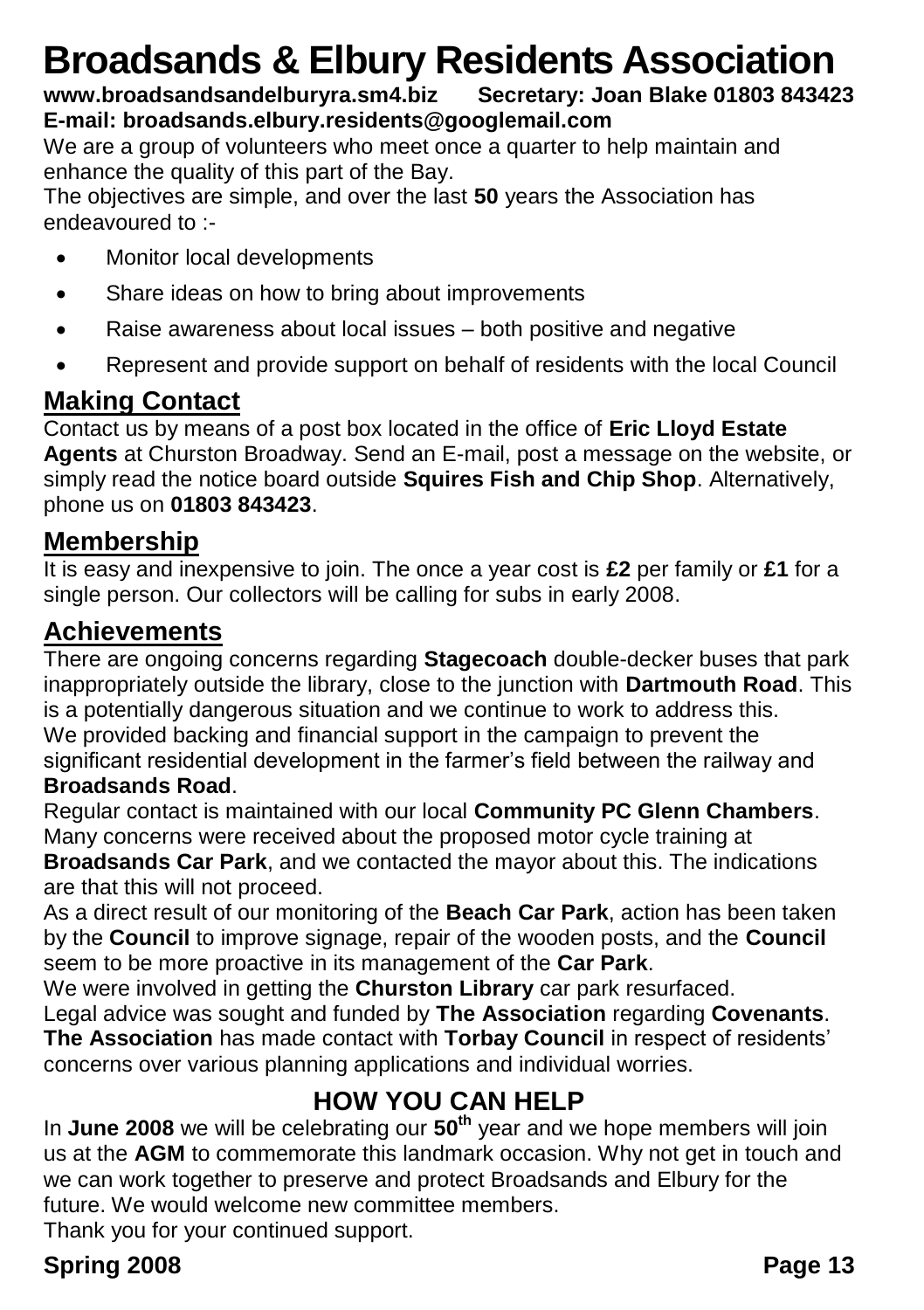# **Galmpton Residents' Association News Protecting Village Life**

**www.galmptontorbay.org.uk**

**Convenor: Gordon Batten: 844866 Paul Crocker: secretary@galmptontorbay.org.uk**

### **Road Building on Galmpton Common Windy Corner Junction Scheme**

We urgently need your support. The contentious issue of road building on **Galmpton Common**, to speed up traffic flows around **Windy Corner**, is to be discussed by **Torbay Council Transportation Working Party**. They meet on **Friday 22nd February 2008** at **9:30 am** in **Torquay Town Hall** to discuss the proposed *improvement scheme* for **Windy Corner Junction**. **The public is welcome to attend.** Councillors will consider the **2006** public consultation, and decide whether to seek funding and land acquisition (from **Galmpton Common**) to execute the proposals, or to abandon the scheme.

The **2006** proposals were to create a longer filter lane across the bus stop, to speed traffic on to the ring road: **EITHER** by cutting into the main common *on the west side*; **OR** by making a loop for traffic to Brixham *on the east side* around the Bascombe Road island and cutting across the car park opposite the **War Memorial**. A **2.5-metre** wide **cycle-path** would run the length of the common. The **bus stop** would move to the south of the **War Memorial**. Computer models show only a limited improvement in traffic flow through the junction in this one direction would result.

**240** people attended the **GRA** exhibition in the **Village Hall** in **June 2006**. **81%** replied to Council Questionnaires that the proposal is **unnecessary**. Their comments sent a strong message "*Hands Off Our Common*", given to the People of Galmpton and Churston, as a War Memorial. It is a County Wildlife Site with rare Devon orchids and other wild plants and has some of the finest views in Torbay. Disadvantages outweigh any advantage.

Numerous suggestions were made of alternative means to control traffic volume and divert unnecessary journeys, such as automated "*Brixham Car Parks Full*" signs and an efficient **Park and Ride** scheme in **advance** of **Windy Corner**, more efficient bus services, and car sharing. A solution attracting more car growth would be short-sighted, short term and illusory, moving congestion only as far as the next choke point. Many also said that faster traffic, particularly in the slip lane, would increase danger and make access to and from **Galmpton** even more difficult for cars and pedestrians. Since **2006** it has been sadly proven that speed on this road **endangers lives**, and safe junctions should be a higher priority, with traffic lights to allow controlled safe passage for traffic across the fast northbound lane.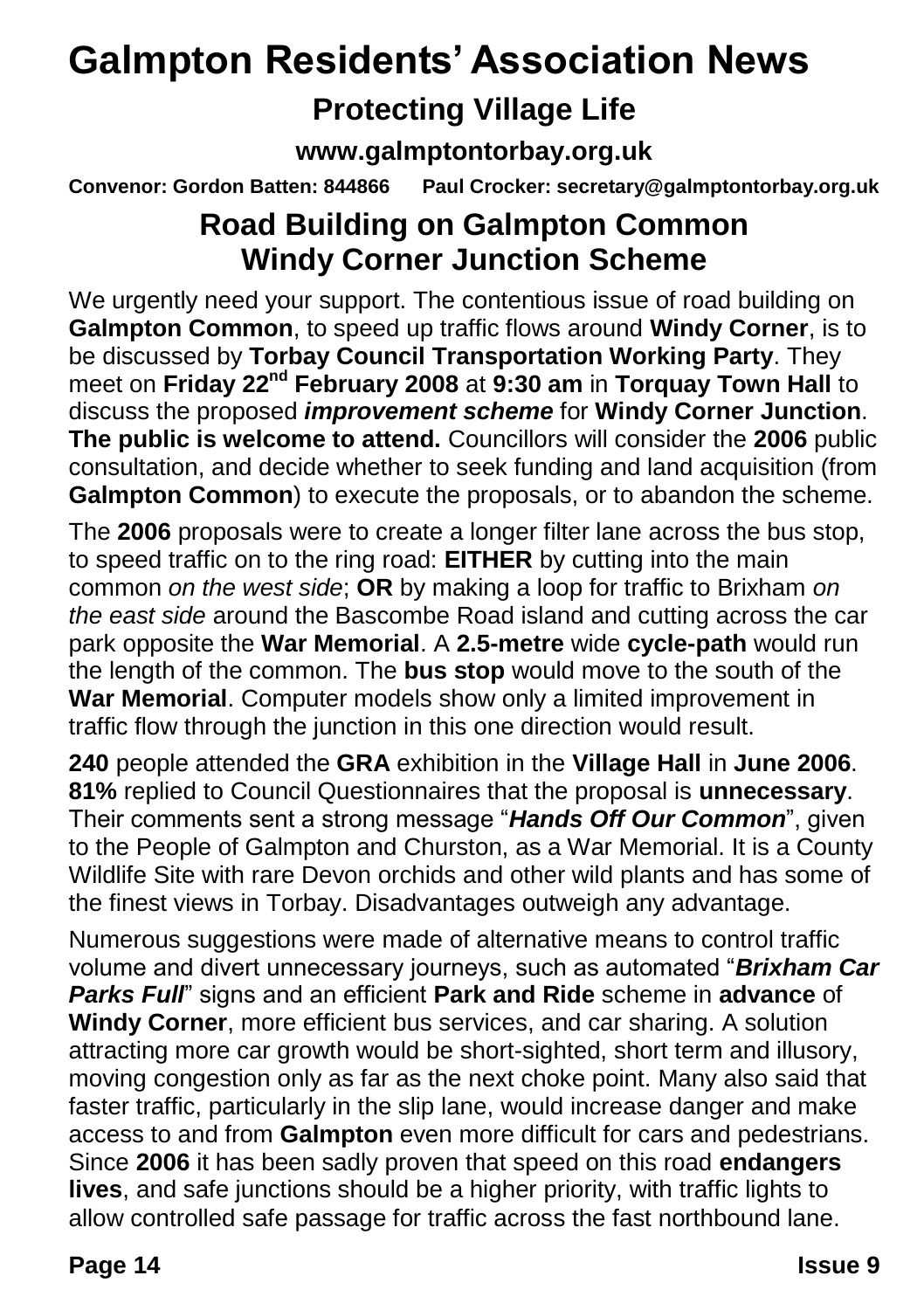To safeguard *Our Common* and demand safety on *Our Roads*, **GRA** recommends you **write to the Chairman, Transportation Working Party, Town Hall, Torquay, TQ1 3DS**, or E-mail **dem.services@torbay.gov.uk**. Send a copy to Councillors **Derek Mills** and **Anna Tolchard** at the Town Hall, or **derek.mills@torbay.gov.uk** and **anna.tolchard@torbay.gov.uk**. We also urge as many **Residents** as possible to **attend the meeting**.

### **Clear expressions of the strength of village opinion have influenced Council decisions in the past.**

## **Traffic Calming Galmpton Gateways Consultation Result**

Thank you to those who replied to our **Traffic Calming Gateway** enquiry. We received approximately **40** formal comments, but many more verbal responses were given to our volunteers during the recent subs collection.

- Around **92.5%** of residents supported the Torbay Council Gateway proposal, and were in favour of the general principle of the gateways, feeling this would help improve road safety and reduce speeding.
- Of those in favour, **81%** of respondents wanted this supplemented with flashing "*Slow Down*" solar power signs.
- The majority of respondents want this linked to GRA's proposal of a **20-mph** limit to further improve road safety and reduce accidents.
- Some drivers who live outside of the village were opposed to a **20-mph** limit, but we cannot take their views, as we do not represent them.

These views have been fed back to the Highway's department and local councillors; we will feedback any news as soon as we have it.

# **Greenway Road / Dartmouth Road Junction Fatality**

We have received a number of suggestions from residents to improve the safety of this junction following our report in the last edition. We initially suggested traffic lights and pedestrian crossing at the Greenway Road junction. However, there seems to be greater support for **traffic lights** and pedestrian crossing at the Manor Vale Road junction to lessen traffic in Greenway Road. Then to improve safety at the Greenway Road junction, introduce a *No Right Turn* from Greenway Road (to Brixham), and also a *No Right Turn* from Dartmouth Road (from Paignton) into Greenway Road.

### **We would be keen to hear your views on this.**

# **Community Partnership**

We are hoping to send a representative to the **Galmpton and Churston Ward Community Partnership**. This is a Council led group involving local stakeholders whose views are sought to help influence the way services are provided and policies are made.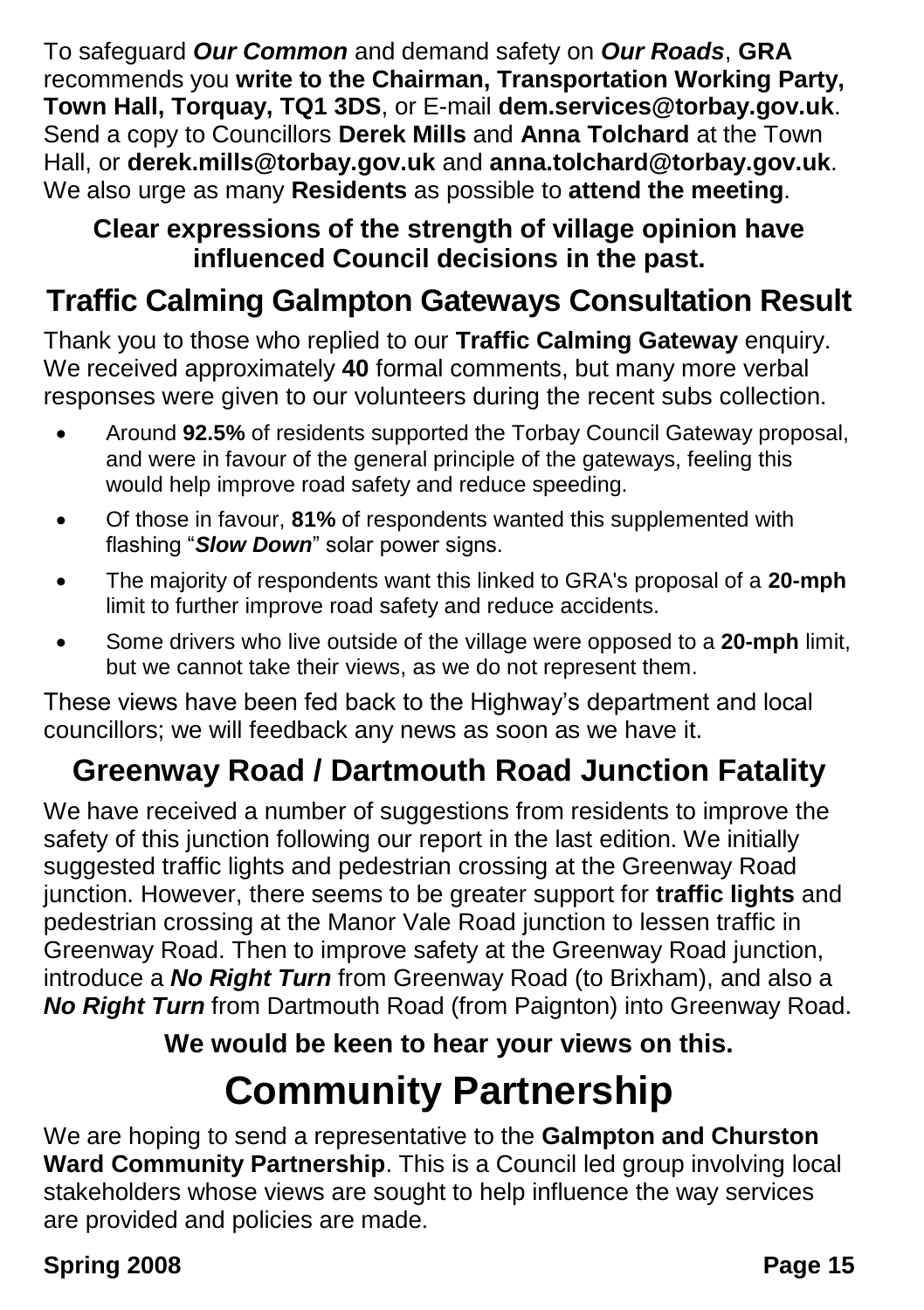# **GRA Subscription Collection**

**GRA Membership** is now running at record levels following a splendid effort by our volunteers to collect the **2007** subscriptions recently. Thanks go to our generous residents and the collectors for their support.

The costs of the Association have been met, and there is a reasonable surplus to start rebuilding the reserves, based on **Mrs Betsy Treadgold**'s legacy, so that we might have the wherewithal to support any future necessary action, perhaps involving legal advice.

If you have not yet had a chance to pay, and do not want to feel left out, **Kay & Gary Deare** at **Galmpton Post Office**, have kindly agreed to accept your subscription on our behalf. Place **£2** in an envelope, with your name and address, plus E-mail address if you would like to be kept in the picture.

### **The next GRA meeting is at 7:30 pm Wednesday 27th February at the Manor Inn (back room) ~ Anyone can attend.**

# **Galmpton Monday Club**

**Babs Renwick 01803 843364 Gill Bell 01803 842626**

We meet at **2:00 pm** in the **Village Institute** on alternate **Mondays**. Why not join us  $\sim$  bring your friends  $\sim$  all are welcome. There is always a cup of tea and a good chat!

# **Galmpton Village Institute**

**Chairman: John Risdon 844102 Secretary: June Symes 842121 Treasurer: Philip Griffin 843081 Hall Bookings: Babs Renwick 843364**

# **Annual General Meeting**

# **Monday 31st March at 7:30 pm in the Village Institute**

Members of the village community are very welcome to attend.

New pro-active **Committee Members** are invited to join and are necessary for the future well-being of this important community facility.

# **Fire Extinguisher Demonstration**

# **Monday 10th March at 3:30 pm in the Village Institute**

A **training session** for the use of **fire extinguishers** has been arranged.

It is important that as many **User Groups** of the **Village Institute** as possible send a representative to this important session on fire safety.

Please inform **John Risdon** (Tel. **844102**) if you are able to attend.

**Page 16 Issue 9**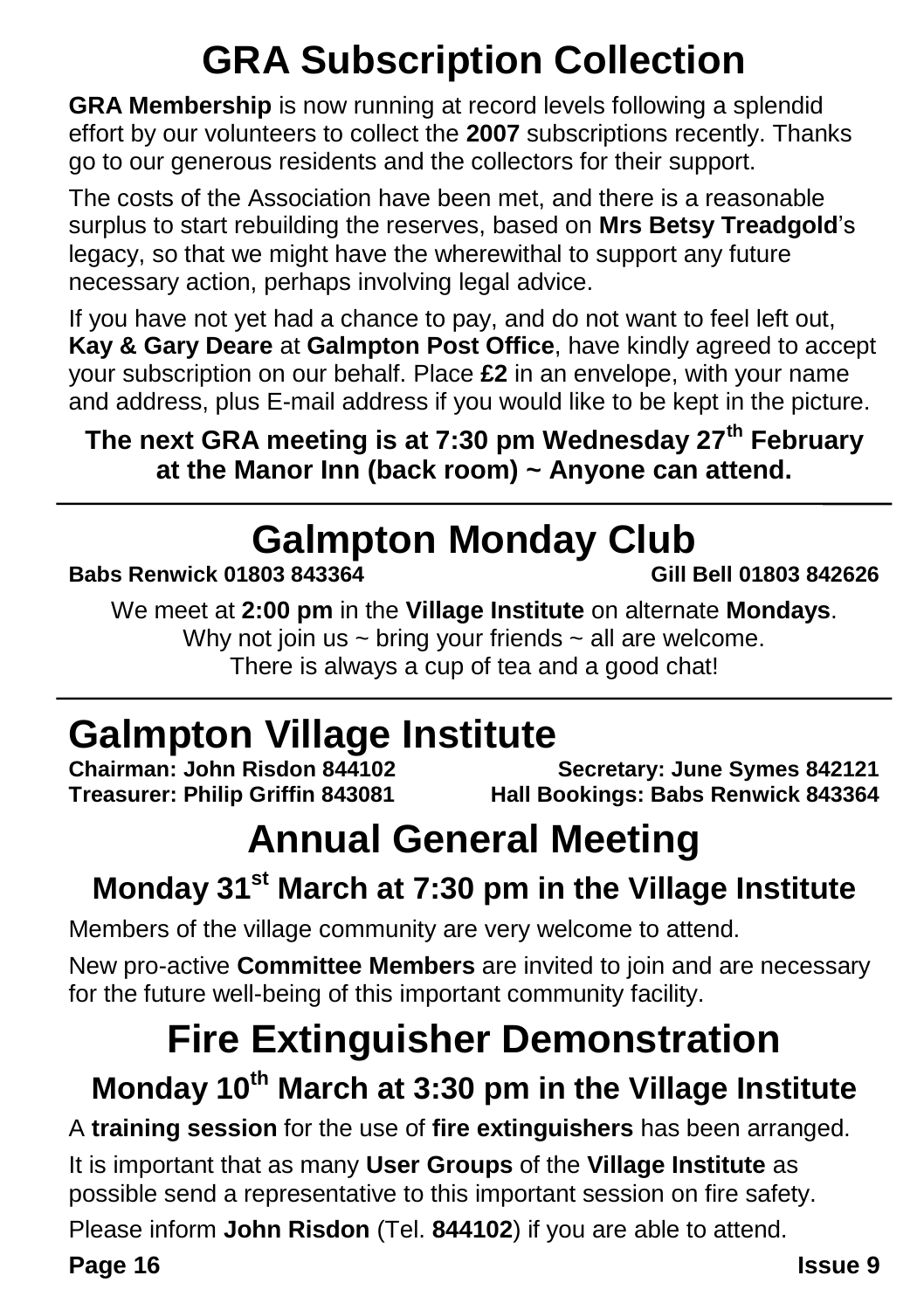# **Galmpton Youth Project**<br>Caroline Swants Caroline Swants

**Helen Boyles: 01803 845761 Caroline Swanton: 01803 846168**

### **Sponsored by Wantedproperties.com**

After its much-needed refurbishment by **Darren** and **Dave** from **Wanted Properties**, the skate-park and mini-ramp are looking respectable again, though the tarmac surface needs some remedial attention! However, due to its generally declining use by local young people, there are some question marks over the future of the facility. The issue has been debated with the **Churston War Memorial Trustees** with the proposal that **Churston Ferrers Grammar School** should later assume responsibility for its use, perhaps as a different leisure facility.

### **Your Opinion Wanted**

The **Youth Project** is interested to receive the views of the current users. Do you think there is continuing demand for its use as a skate-park or could it be usefully converted to a different function, say as a basketball court, which is a popular suggestion amongst pupils at the **Grammar School**? The **Youth Project** will continue to help financially support its use for the immediate future with fund raising stalls, but we would be grateful for suggestions for its longer-term use.

Please contact any of the following with your views:

| <b>Helen Boyles</b>     | 845761 |
|-------------------------|--------|
| lan Smaller             | 846115 |
| <b>Caroline Swanton</b> | 846168 |

**Wantedproperties.com** are establishing themselves as the main alternative to estate agents when selling your property and land in the South West.

Here are some incentives that **wantedproperties.com** offer to anyone selling their property or land.

Can offer an exchange on your property in 48 hours

No estate agents fees saving on average 2% + VAT

Guaranteed sale subject to contract

Chain free environment

We will pay £500.00 towards your legal costs

Please visit our website on **www.wantedproperties.com** or call us on **01803 844411**

or drop by our office at **18 Langdon Fields, Galmpton TQ5 0PJ**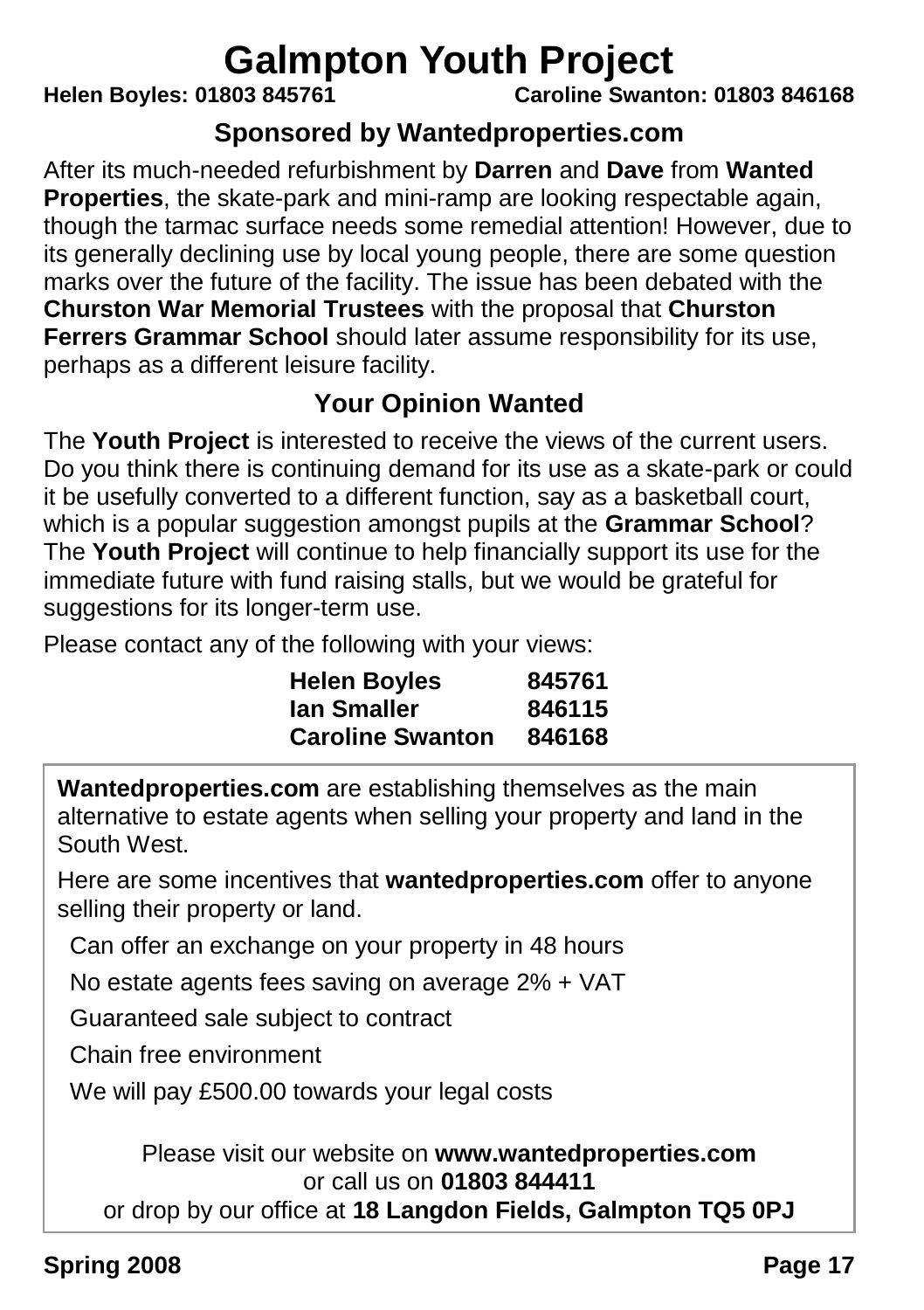# **SEATHE NATIONAL TRUST Greenway**

### **www.nationaltrust.org.uk Tel: 01803 842382**

We look forward to seeing you when we open for the season on **Saturday 1 st March**. This year we will also be open on **Sundays** for the first time. Opening times are **Wednesday** to **Sunday** from **10:30 am** to **5:00 pm**.

### **Join us for a Spring Event**

|            | Sun 2 Mar 12:00 am Mother's Day Lunches from Noon                      | £17.50            |
|------------|------------------------------------------------------------------------|-------------------|
|            | Thu 13 Mar 11:15 am Another Chapter - coffee & talk NT entry $+ £7.00$ |                   |
|            | Every Friday 2:00 pm Guided Garden Walks                               | NT entry fee only |
|            | Fri-Sun 21-23 Mar Easter Egg Trails NT entry + £1.50 per child         |                   |
| Sat 29 Mar | N.G.S. Open Day & Spring Plant Fair                                    |                   |
|            | Sat 5 Apr 7:00 am Breakfast Walk with John Risdon                      |                   |
|            | starting from Galmpton PO £10.00 incl. breakfast                       |                   |
|            | Thu 10 Apr 11:00 am Warden's Wildlife Walk on Greenway Estate          |                   |
|            | starting from Greenway Car Park                                        | £5.00             |
|            |                                                                        |                   |

More events throughout the season - call us for further details, or to book. Ring us about seasonal part-time vacancies & volunteering opportunities.

# **Puppy Training & Socialisation Classes**



**Venues in Brixham, Totnes and Torquay.**

**Classes for puppies under 18 weeks, and for puppies 18 weeks to a year old.**

**One to one training is also available.**

Call: **Sara Davies** (Vet, behaviourist and trainer) Phone: **01803 859634** Mobile: **07855 424291**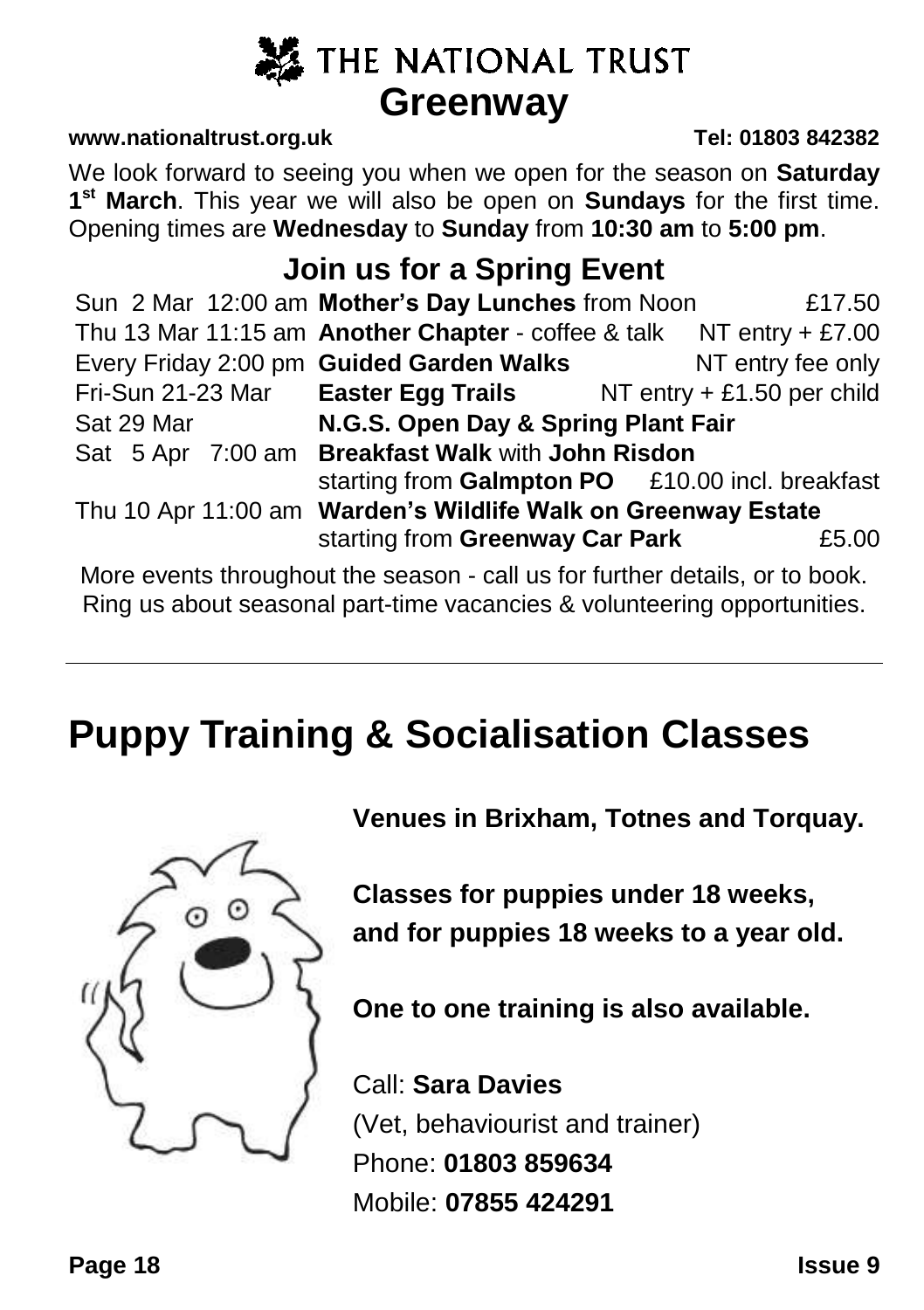# **Organisation Directory**

Many of these details can also be found at **www.galmptontorbay.org.uk Organisation Contact Telephone (01803)** 1 Broadsands & Elbury Residents Association Secretary: Joan Blake 843423<br>2 Churston & Galmoton Ladies Club Chairman: Fiona Passmore 844594 2 Churston & Galmpton Ladies Club Chairman: Fiona Passmore 844594 3 Churston Computer Club 4 Churston Ferrers Grammar School & PTA School Reception 842289 5 Churston Pavilion War Memorial Playing Field Trust Manager: Sue Foot 842289 6 Churston with Brixham Flower Club Secretary: Ann Dodd 882573 7 Churston with Galmpton Ward (Conservative) Councillor: Derek A Mills 843412 8 Churston with Galmpton Ward (Conservative) Councillor: Anna Tolchard 859869 9 Churston, Galmpton & Kingswear Scouts & Cubs Leader: Paul Delaney 752866 David Edey 843239 / Bruce Symes 842121 11 Friends of Compass House Medical Centre Contact: Margaret Rogers 843425<br>12 Friends of Rowcroft, Churston & Galmpton Branch Chairman: Pat Bye 842492 12 Friends of Rowcroft, Churston & Galmpton Branch Chairman: Pat Bye 842492 13 Galmpton & Churston Local History Group Chairman: John Risdon 844102<br>14 Galmpton & Churston Tennis Club Chairman: Trevor Field 845422 14 Galmpton & Churston Tennis Club 15 Galmpton & Churston Women's Institute Secretary: Jill Burton 556114 16 Galmpton & Churston W.I. Circle Dance Contact: Avice Taft 842518 17 Galmpton Barn Hall Art Group Contact: Diane Richards 842738<br>18 Galmpton Barn Hall Yoga Classes Teacher: Jan Le Gallez 529800 18 Galmpton Barn Hall Yoga Classes 19 Galmpton C of E Primary School & PTA School Reception 842628<br>20 Galmpton Community Police PC4383 Glenn Chambers 08452 777444 PC4383 Glenn Chambers 08452 777444 21 Galmpton Congregational Evangelical Church 664059 / 559040 / 843446 22 Galmpton Floral Day Working Party Co-ordinator: Jill Memery 844103 23 Galmpton Gooseberry Pie Fair Committee Chairman: Martin Ridge 844927 24 Galmpton Monday Club Gill Bell 842626 / Babs Renwick 843364 25 Galmpton Move to Music Brixham College Tutor: Margaret Waugh 853302 26 Galmpton Neighbourhood Watch 27 Galmpton Parent & Toddler Group **Communder** Croston 845525 28 Galmpton Pre-School Ltd Village Hall 845547 / June Symes 842121 29 Galmpton Residents' Association Convenor: Gordon Batten 844866 30 Galmpton Snooker Club Chairman: Stan Bentley 842775 31 Galmpton Traditional & Swing Jazz Group Leader: Tom Davies 607675 32 Galmpton United F.C. Junior Teams Organiser: Jon Williams 843785 33 Galmpton United F.C. Senior Teams Organiser: Stewart Hallam 845651 34 Galmpton Village Institute Chairman: John Risdon 844102 35 Galmpton West Country Embroiderers Group Rep: Anne Simpson 782576 36 Galmpton Whist Drives Club Organiser: Gill Bell 842626 37 Galmpton Youth Project **Communist Communist Communist Communist Communist Communist Communist Communist Communist Communist Communist Communist Communist Communist Communist Communist Communist Communist Communist Commu** 38 Greenway Quay & Ferry Service The Contract of Terryman 844010 39 Kingswear Life Newsletter Summer Editor: Chris Ryan 752837 40 Old Tyme Dance Club **Channel Bance Club** Crganiser: Jean Houghton 851406<br>41 St Mary Flower Festival Committee Chairman: Ruby Kerslake 842376 41 St Mary Flower Festival Committee 42 St Mary the Virgin C of E Church, Churston Vicar: Rev Ian Blyde 844663 43 The Barn Chapel of the Good Shepherd Warden: Bob Bowling 850469<br>44 The Grapevine Magazine Warell Editor: Rev Ken Dixon 854396 44 The Grapevine Magazine Editor: Rev Ken Dixon 854396 45 Torbay Falconers Club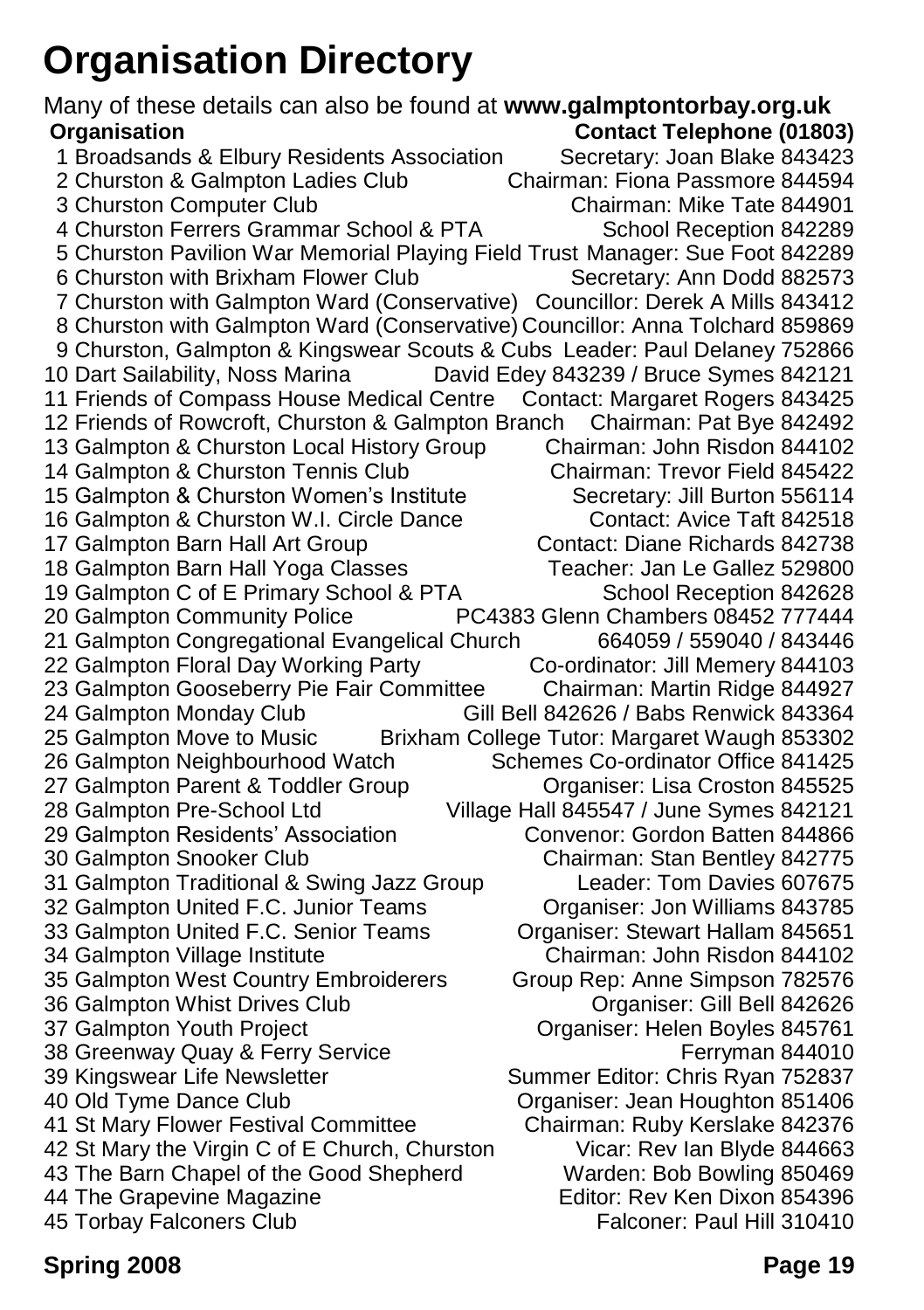# **Diary Dates & Regular Amenities**

|              |              | BH=Barn Hall, CL=Library, FH=Flavel Hall, GS=Grammar School, VH=Village Hall |           |
|--------------|--------------|------------------------------------------------------------------------------|-----------|
|              | February     |                                                                              | See Page  |
| 1            |              | 7:30 pm GS PTA Prize Bingo Evening - Entry £4.50                             | 8         |
| 1            |              | 7:30 pm VH Old Tyme Dance Club - Entry £3.00                                 |           |
| 5            |              | 3:30 pm BH Shrove Tuesday Pancake Making - Vicar & Churchwarden              | 31        |
|              |              | 6 10-12 am FH The Roundings Community Police Surgery                         |           |
| 6            |              | 7:15 pm VH Women's Institute Tiaras & Feathers - Margaret Duffy              |           |
| 7            |              | 4:30 pm GS Rooms 19-20 Churston Computer Club                                | 11        |
|              |              | 14 10:30 am CL Friends of Churston Library - Valentine Coffee Morning        | 10        |
| 15           |              | 7:30 pm VH Old Tyme Dance Club - Entry £3.00                                 |           |
| 21           |              | 7:30 pm BH Ladies Club AGM and games                                         |           |
| 22           |              | 9:30 am Torquay Town Hall, Council Meeting, Windy Corner plans               | 14        |
| 25           |              | 8:30 am CL Friends of Churston Library Day Trip to Cardiff                   | 10        |
| 27           |              | 7:30 pm Manor, Galmpton Residents' Assoc. Committee Meeting                  | $14 - 16$ |
| 29           |              | 7:30 pm VH Old Tyme Dance Club - Entry £3.00                                 |           |
|              | <b>March</b> |                                                                              | See Page  |
|              |              | 1 10:00 am GS PTA Table Top Sale - Entry 20p                                 | 8         |
|              |              | TBA7:30 pm VH Broadsands & Elbury RA Committee Meeting                       | 13        |
|              |              | 5 10-12 am FH Congregational Evangelical Coffee Morning                      | 30        |
| 5.           |              | 7:15 pm VH Women's Institute Agatha Christie - Frank Turner                  |           |
| 6            |              | 4:30 pm GS Rooms 19-20 Churston Computer Club                                | 11        |
| 6            |              | 7:00 pm TBGS SDGA Plymouth - past, present, future - Entry £2.00             | 5         |
| 10           |              | 3:30 pm VH Village Institute Fire Extinguisher Demonstration                 | 16        |
| 11           |              | 4 - 6 pm FH The Roundings Community Police Surgery                           |           |
|              |              | 14 10:30 am CL Friends of Churston Library Coffee Morning                    | 10        |
| 14           |              | 7:00 pm GS PTA Quiz Night - Entry £2.50                                      | 8         |
| 14           |              | 7:30 pm VH Old Tyme Dance Club - Entry £3.00                                 |           |
| 16           |              | 3:00 pm BH Palm Sunday Handel's Messiah - David Warwick                      | 31        |
|              |              | 17 10:30 am CL Friends of Churston Library Coffee Morning                    | 10        |
| 19           |              | 4:30 pm GS Rooms 19-20 Churston Computer Club                                | 11        |
| 20           |              | 7:30 pm BH Ladies Club talk by John Risdon                                   |           |
| 21-23        |              | <b>Good Friday &amp; Easter Church Services</b>                              | 30-31     |
| 28           |              | 7:30 pm VH History Group Annual General Meeting & Illustrated Talk           | 10        |
| 31           |              | 7:30 pm VH Village Institute Annual General Meeting                          | 16        |
| <b>April</b> |              |                                                                              | See Page  |
| 2            |              | 7:15 pm VH Women's Institute Gardening for Wildlife - Joanna Westgate        |           |
| 3            |              | 4:30 pm GS Rooms 19-20 Churston Computer Club AGM                            | 11        |
| 4            |              | 7:30 pm VH Old Tyme Dance Club - Entry £3.00                                 |           |
| 5            |              | TBA am CL Friends of Churston Library Cornwall Spring Flower Show            | 10        |
| 7            |              | 7:30 pm CL Friends of Churston Library Annual General Meeting                | 10        |
|              |              | TBA7:30 pm Churston Pavilion Playing Field Trust Annual General Meeting      |           |
| 12           |              | 4 - 6 pm FH The Roundings Community Police Surgery                           |           |
| 17           |              | 7:30 pm <b>BH</b> Ladies Club                                                |           |
| 18           |              | 7:30 pm VH Old Tyme Dance Club - Entry £3.00                                 |           |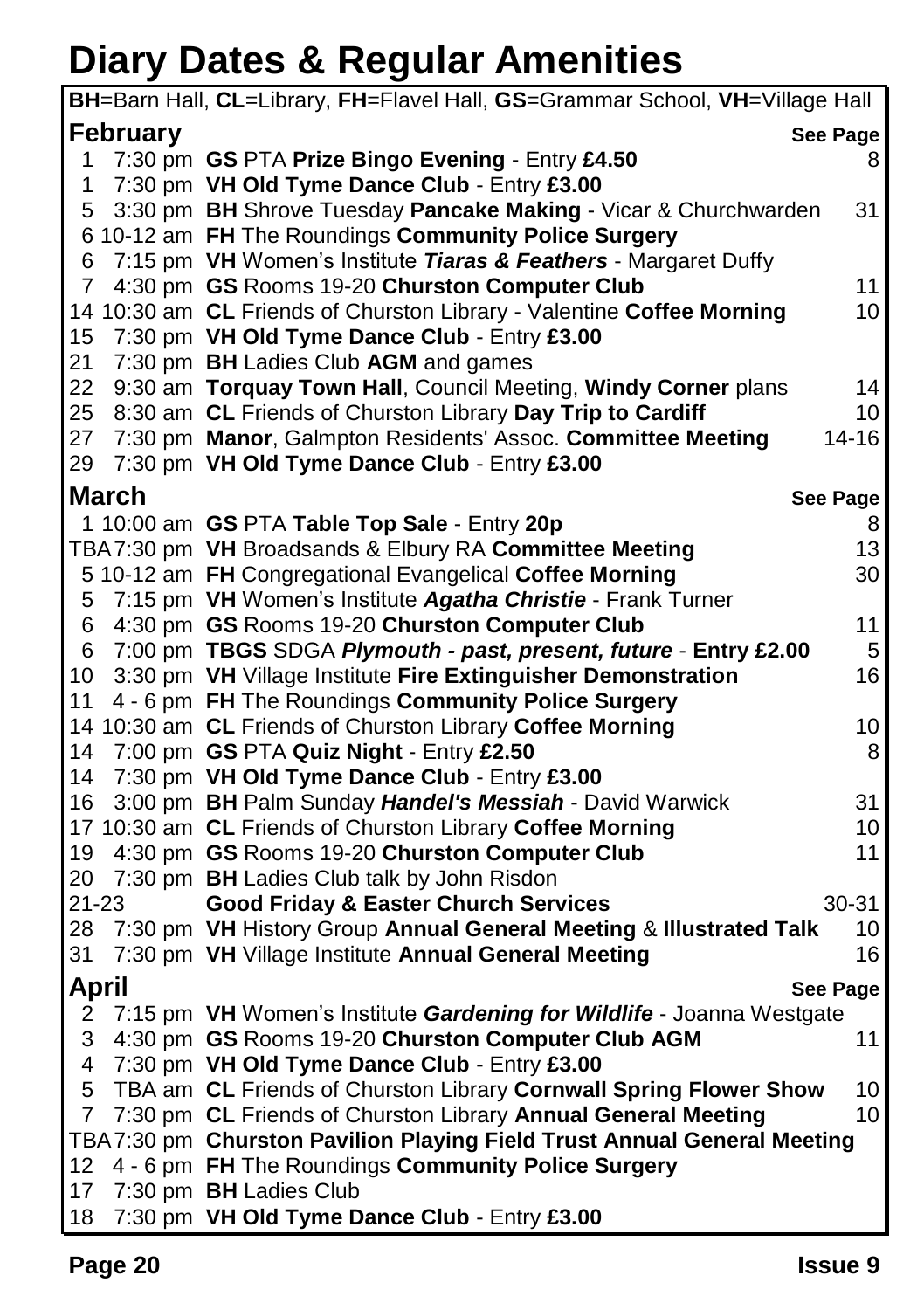For contact details see (entry) in the **Organisation Directory** on **Page 19**.

|                                            | $\sim$ . $\sim$ . $\sim$ . $\sim$ . $\sim$ . $\sim$ . $\sim$ . $\sim$ . $\sim$ . $\sim$ . $\sim$ . $\sim$ . $\sim$ . $\sim$ . $\sim$ . $\sim$ . $\sim$ . $\sim$ . $\sim$ . $\sim$ . $\sim$ . $\sim$ . $\sim$ . $\sim$ . $\sim$ . $\sim$ . $\sim$ . $\sim$ . $\sim$ . $\sim$ . $\sim$ . $\sim$ |                |
|--------------------------------------------|-----------------------------------------------------------------------------------------------------------------------------------------------------------------------------------------------------------------------------------------------------------------------------------------------|----------------|
| <b>Village Institute Hall</b>              | <b>Bookings: Babs Renwick 843364</b>                                                                                                                                                                                                                                                          |                |
| <b>Monday Club</b>                         | (24) Alternate Mondays 2:00 - 4:00 pm                                                                                                                                                                                                                                                         | entry $£1.00$  |
| <b>Trad &amp; Swing Jazz</b>               | (31) Alternate Mondays 7:30 pm                                                                                                                                                                                                                                                                |                |
| <b>Whist Drives Club</b>                   | (36) Tuesdays & Saturdays 7:30 pm                                                                                                                                                                                                                                                             | entry $£1.10$  |
| <b>Move to Music</b>                       | (25) Term-time Wed 9:30 & 10:45 am                                                                                                                                                                                                                                                            | 10-wk. £26.00  |
| <b>Women's Institute</b>                   | $(15)$ 1 <sup>st</sup> Wednesday of month 7:15 pm                                                                                                                                                                                                                                             | visitors 50p   |
| <b>Flower Club</b>                         | $(6)$ 2 <sup>nd</sup> Wednesday of month 7:00 pm                                                                                                                                                                                                                                              | visitors £3.00 |
| <b>Falconry Course</b>                     | (45) Thursdays 7:00 - 9:00 pm                                                                                                                                                                                                                                                                 | 10-wk. £50.00  |
| <b>Old Tyme Dancing</b>                    | (40) Alternate Fridays 7:30 - 10:00 pm                                                                                                                                                                                                                                                        | entry £3.00    |
| <b>Pre-School Ltd</b>                      | (28) Mon, Tue, Thur, Fri 9:15 - 11:45 am                                                                                                                                                                                                                                                      |                |
|                                            | Tue, Wed, Thur 12:45 - 3:15 pm                                                                                                                                                                                                                                                                |                |
| <b>Barn Chapel Hall</b>                    | <b>Bookings: Lynn Milner 843677</b>                                                                                                                                                                                                                                                           |                |
| <b>Stars Group</b>                         | (42) Mondays 3:45 - 4:45 pm                                                                                                                                                                                                                                                                   |                |
| <b>Yoga Classes</b>                        | (18) Mondays 6:00 pm & 7:15 pm all abilities £3.50                                                                                                                                                                                                                                            |                |
| <b>Art Group</b>                           | $(17)$ 1 <sup>st</sup> 3 <sup>rd</sup> 4 <sup>th</sup> Tue of month 9:15 am <i>fully subscribed</i>                                                                                                                                                                                           |                |
| <b>Embroidery Group</b>                    | $(35)$ 2 <sup>nd</sup> Tuesday of month 10:00 am - Noon                                                                                                                                                                                                                                       |                |
| <b>Beavers &amp; Cubs</b>                  | (9) Tues 5:00 pm Beavers & 6:30 - 8:00 pm Cubs                                                                                                                                                                                                                                                |                |
| <b>Scouts</b>                              | (9) Wednesdays 7:00 - 9:00 pm                                                                                                                                                                                                                                                                 |                |
| <b>Ladies Club</b>                         | $(2)$ 3 <sup>rd</sup> Thursday of month 7:30 pm                                                                                                                                                                                                                                               | visitors 50p   |
| <b>Parent &amp; Toddler</b>                | (27) Term-time Fridays 9:30 - 11:30 am                                                                                                                                                                                                                                                        | entry £2.50    |
| <b>W.I. Circle Dance</b>                   | (16) Alternate Fridays 7:30 - 9:30 pm                                                                                                                                                                                                                                                         | entry £2.00    |
| <b>Churston Golf Club, Dartmouth Road</b>  |                                                                                                                                                                                                                                                                                               | 842751         |
| <b>Bridge Section</b>                      | Thursdays 7:30 pm<br>Club social members only                                                                                                                                                                                                                                                 |                |
|                                            | <b>Churston Ferrers Grammar, Greenway Road</b>                                                                                                                                                                                                                                                | 842289         |
| <b>Sport Fitness Suite</b>                 | Mon-Fri 6:00-10:00 pm Chris Harding 07772 858135                                                                                                                                                                                                                                              |                |
|                                            | Set 2-Course Lunch Wednesday & Friday, Noon - 1:00 pm only £3.25                                                                                                                                                                                                                              |                |
| <b>Computer Club</b>                       | (3) $1^{st}$ Thurs & $3^{rd}$ Wed of month 4:30 - 6:30 pm                                                                                                                                                                                                                                     |                |
|                                            | Except half-term holiday $18^{th}$ - $22^{nd}$ Feb and spring holiday $4^{th}$ - $18^{th}$ April                                                                                                                                                                                              |                |
| <b>Churston Library, Churston Broadway</b> |                                                                                                                                                                                                                                                                                               | 843757         |
| Monday & Thursday                          | Tuesday & Friday<br>Wednesday & Saturday                                                                                                                                                                                                                                                      |                |
| 9:30 am - 7:00 pm                          | 9:30 am - 1:00 pm<br>$9:30$ am - 5:00 pm                                                                                                                                                                                                                                                      |                |
| Mon 3:00 - 4:00 pm                         | Free computer taster sessions, booking essential                                                                                                                                                                                                                                              |                |
| <b>Councillor Surgery</b>                  | $(788)$ 1 <sup>st</sup> Sat of month 10:00 am - Noon all welcome                                                                                                                                                                                                                              |                |
|                                            | <b>Compass House Medical Centre, Langdon Lane</b>                                                                                                                                                                                                                                             | 842284         |
| <b>Surgery Open</b>                        | Mon - Friday 8:30 am - 1:00 pm & 2:00 - 5:00 pm                                                                                                                                                                                                                                               |                |
|                                            |                                                                                                                                                                                                                                                                                               |                |

**Connaught Partnerships Ltd** have kindly sponsored the centre information pages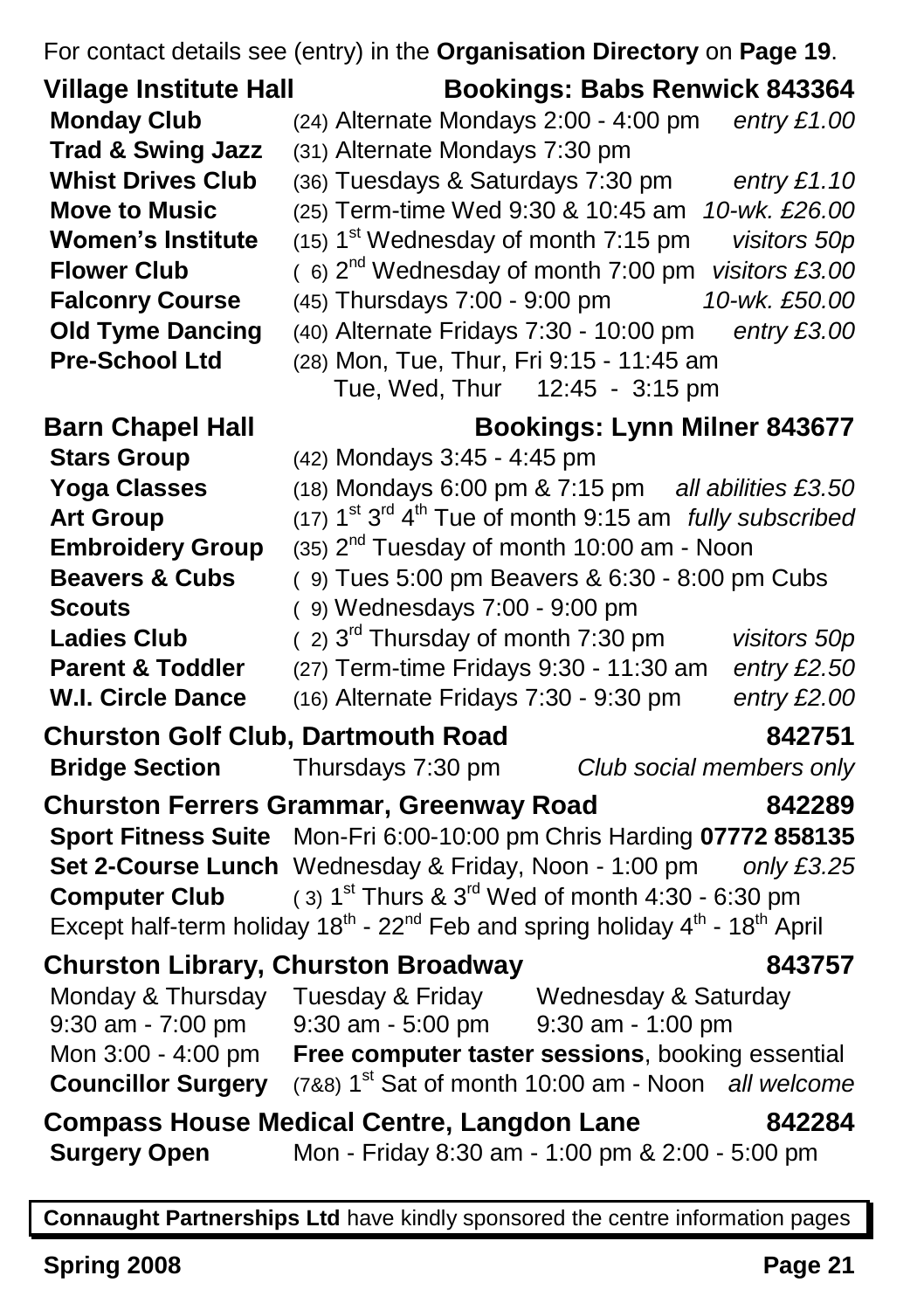# **Church Services**

| <b>Sung Eucharist</b>                                       | St Mary the Virgin C of E Church, Churston<br>1 <sup>st</sup> , 3 <sup>rd</sup> Sun 9:30 am and 2 <sup>nd</sup> , 4 <sup>th</sup> , 5 <sup>th</sup> Sun 11:00 am | <b>Vicar 844663</b>  |
|-------------------------------------------------------------|------------------------------------------------------------------------------------------------------------------------------------------------------------------|----------------------|
| The Barn Chapel, Greenway Road                              |                                                                                                                                                                  | <b>Warden 850469</b> |
| <b>Said Eucharist</b><br><b>Evensong</b>                    | Sunday 8:00 am and Thursday 10:00 am<br>1 <sup>st</sup> Sunday of month 4:00 pm                                                                                  |                      |
| <b>Galmpton Congregational Evangelical Church</b><br>843446 |                                                                                                                                                                  |                      |
| <b>Flavel Chapel</b>                                        | Sunday Worship 11:00 am and 6:30 pm                                                                                                                              |                      |
| <b>Flavel Chapel</b>                                        | Bible Study & Prayer Meeting, Thursday 7:30 pm                                                                                                                   |                      |

### **LOOK!**

Short of room at home for visitors? Why not use our fully self-contained chalet which sleeps 4/5 in **Galmpton**, complete with parking. Available all year round, and at very good rates. Call **01803 843994** for more details.



# **Galmpton Touring Park**

**Year Round Self-Catering in Galmpton.**

*Comfortable accommodation for friends & relations visiting the area.*

We have **2 Cottages**, which accommodate families of 3 to 4, and **2 Studios**, which are suitable for couples, available for holiday lets throughout the year. All are equipped and maintained to a high standard and some are disabled friendly. (Sorry no pets accepted.)

*Short Breaks (minimum 2 nights) possible during the winter and at short notice during busy times.*

Our **Touring Park** is open for families and couples visiting in caravans, motor homes, and tents, from **Easter until the end of September**.

**Touring Park Telephone: 01803 842066 Self-Catering www.galmptontouringpark.co.uk www.gtpcottages.co.uk**

*Chris, Pam & Guy Collins*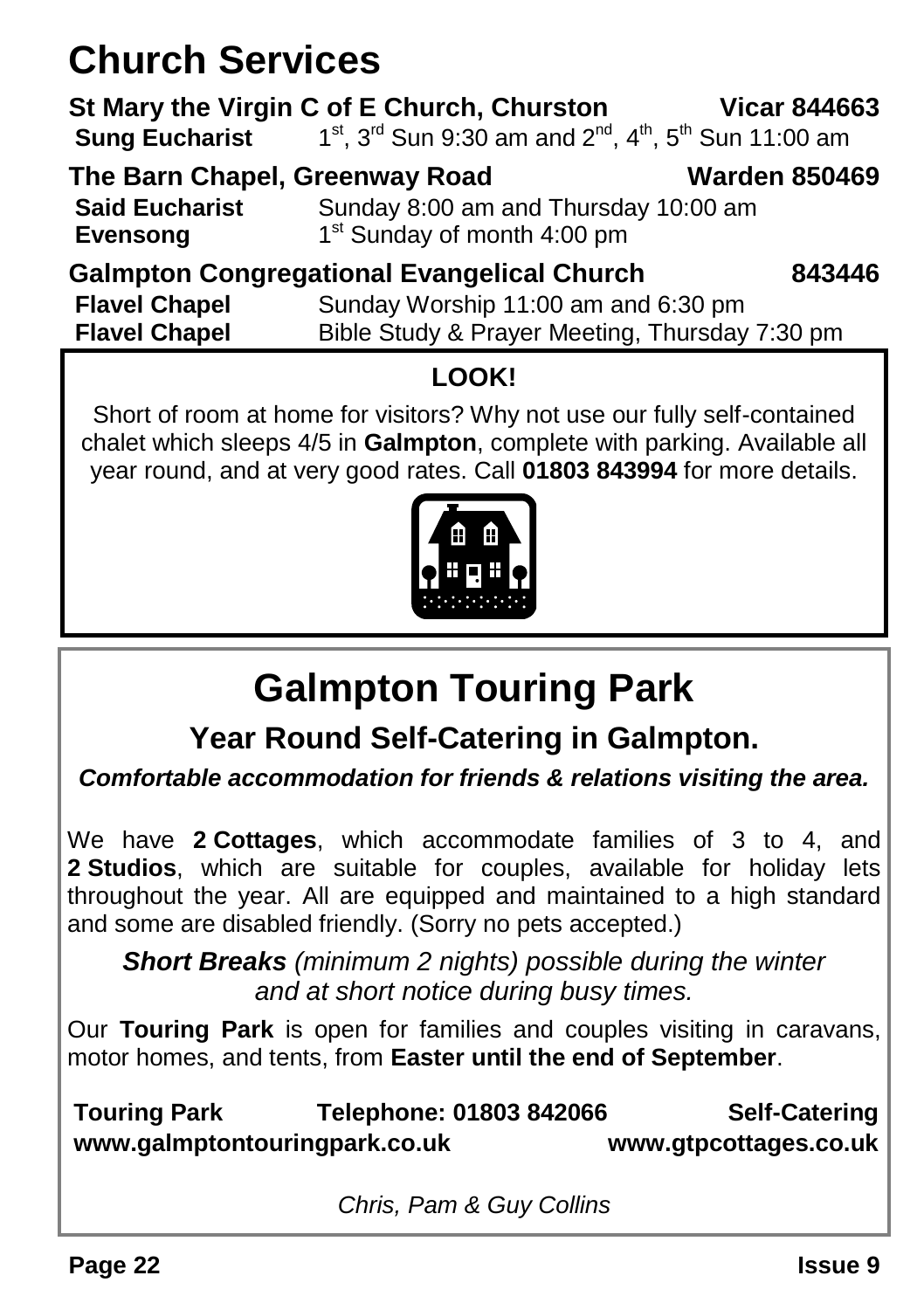# **The White Horse Hotel**

**www.thewhitehorsehotel.co.uk (01803) 842381**

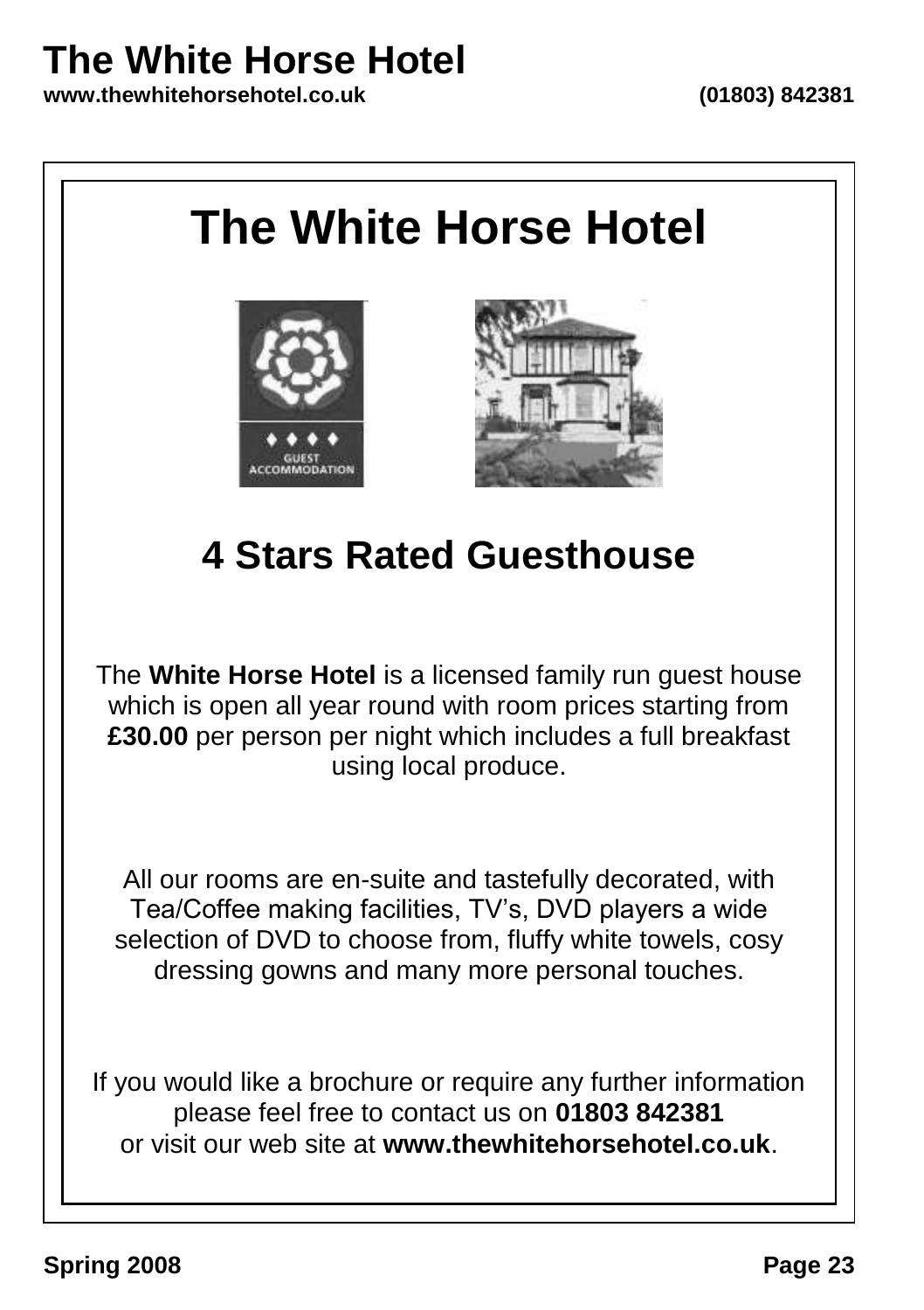$The \sim$ Ploughman Restaurant • Bar • Hotel

*The Weary Ploughman* at Churston was taken over by the **Snowdon** family in **June** last year. This is a whole new experience for **Michael** and **Helen Snowdon** who have been involved in the retail motor trade in Paignton for over forty years. However, their son **Christopher** has been a professional chef for nearly ten years.

Sadly, *The Weary Ploughman* – which was originally a Victorian railway hotel built in the late 1800s – had received no investment and very little maintenance for a number of years in spite of its excellent potential.

During **October** and **November** last year work was carried out to 'refresh' the poor old *Ploughman*. The interior has been given a total facelift with an attractive new bar, an informal 'Bistro' eating area and totally refurbished restaurant areas.

During **January** and **February** *The Weary Ploughman* will benefit from some more T L C when it will be given a new coat of paint outside and the letting rooms will be up-graded.

New lunchtime and evening menus have been introduced for the Bistro and the Restaurant. The **Sunday Roast** is served at the table rather than as a carvery and will be available until **8:00 pm**. During the **Sunday Quiz Night** (the Quiz starts at **9:00 pm**), if anyone is feeling peckish there will be a choice of Tapas - light snacks - to choose from.

To encourage you to come along and join us at the '*not so Weary Ploughman*' we have some tempting offers:

Our **Winter Warmer** dishes, available at lunchtimes **Monday** to **Friday**, are from only **£4.95**.

During weekday evenings we are offering **two 6-oz Rump Steaks** plus a **bottle of wine** for **£20** for two people.

On **Thursday** evenings we have our **Italian Night** with two courses for only **£10** per person.

All our delicious desserts are home-made. These offers are available until the end of **February**. Our normal menus are always available as well.

We look forward to welcoming you.

### **Dartmouth Road, Churston TQ5 0LL www.wearyploughman.co.uk Tel: 01803 844702**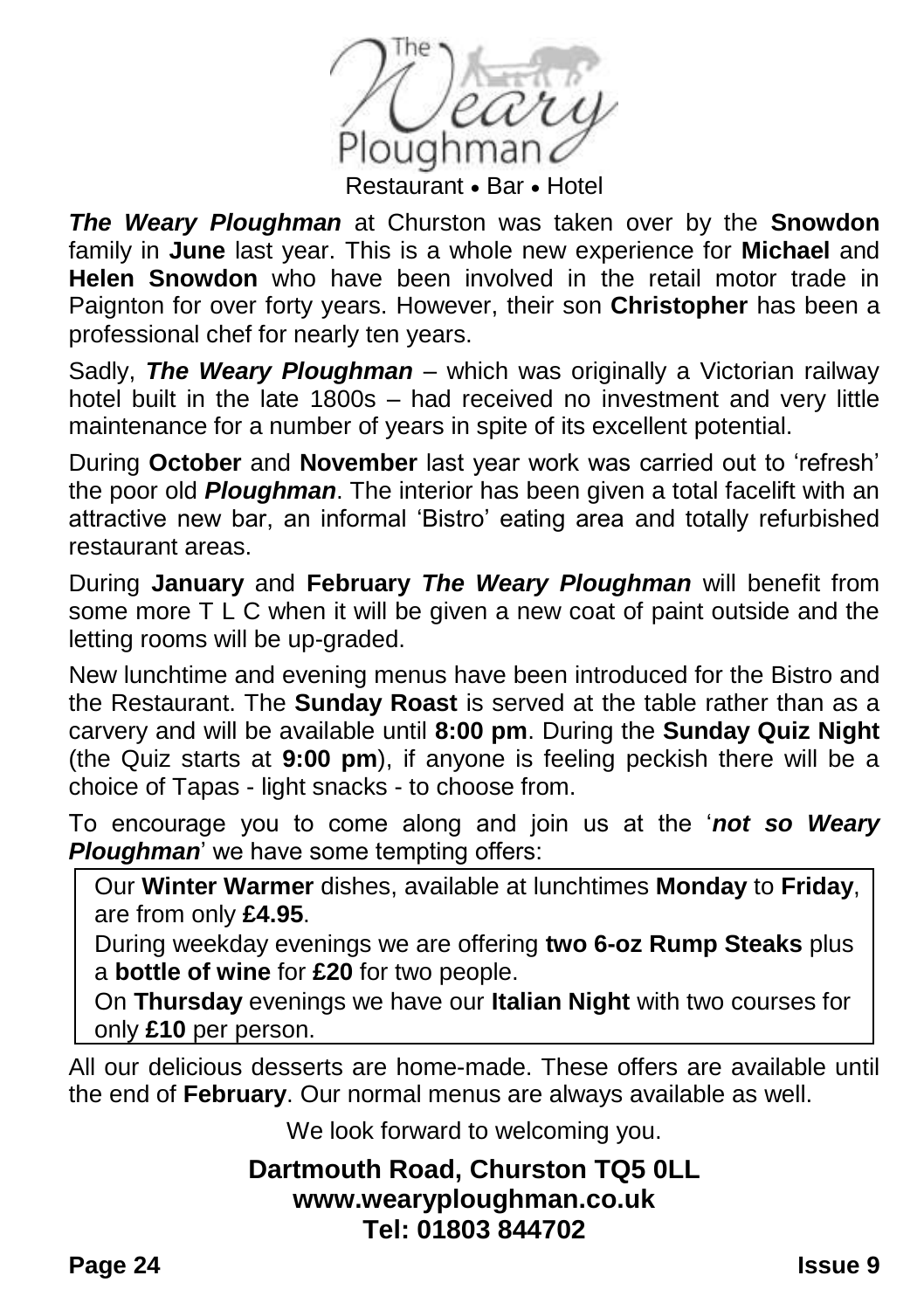# **Churston Golf Club**<br>www.churstongolf.com

**www.churstongolf.com Manager: Simon Bawden 01803 842751**

# **Happy New Year!**

I wish a belated **Happy New Year** to everyone. I hope you had a very enjoyable festive season. The Club was extremely busy over **December** and the **New Year**, and although the **Christmas Decorations** are well and truly down and packed away, we still have the last remaining company **Christmas Parties**. So the Chefs will have to cook a little more Turkey and those "Pigs in Blankets" (why we don't have them all year round I really do not know).

The start of the **New Year** brings hope for so many things, including a turn for the better in the weather, which to say the least has been **wet**. In my eight years at the Club I think it's one of the wettest periods we have had. The Course has stood up well to the torrential downpours, only being closed on a couple of occasions.

# **Junior Participation**

As always at **Churston** we are keen to encourage **Juniors** to participate in the Club. I would ask any local residents whose **children** or **grandchildren** have shown any interest in the sport whatsoever, that they contact our **Club Professional**, **Rob Butterworth** or his first assistant **Sam Stephens**. They are able to speak with some authority about the programmes in place to hone young talent.

# **Sunday Lunches**

Sunday lunches continue to be very popular and again I would encourage all local residents who have not tried our **Sunday Fare**, to make a reservation for **Sunday Lunch** on **01803 844537**, and come and see what we have to offer.

# **£6,000 for Captain's Charity**

I would like to end with a note about the **Captain's Charity** the **R.N.L.I.**, and in particular the initiative *Train One Save Many*. In the last nine months **Tony Criddle** our **Captain** and the members of the Club have worked hard to raised over **£6,000** for this very worth while cause.

The money raised goes specifically to train the crew on all the up-to-date equipment and life saving techniques. **Tony** still has a couple of months to go before he hands over to **David Mytton**, so there is still time to raise a little more.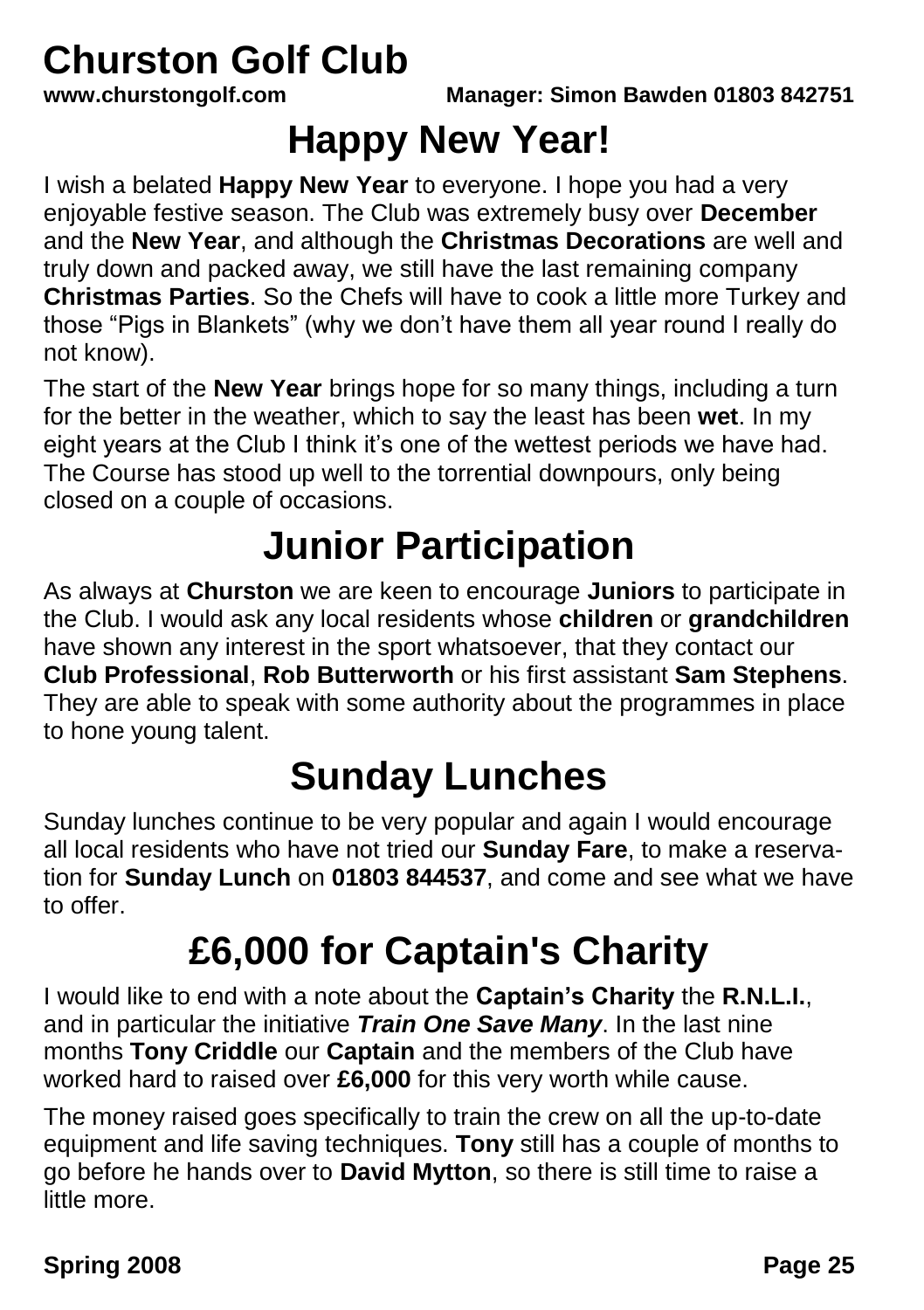# **Oasis Leisure Club**

**www.beverley-holidays.co.uk Tel: 01803 844033**

# **Tropical indoor pool, spa, sauna, steam room and gym The perfect way to unwind………………….**

### **Opening Times Winter 2007 - 2008**

Monday to Friday 8:00 am - 8:30 pm Saturday & Sunday 9:00 am - 7:00 pm

### **Adults Only Swimming**

Monday to Friday 8:00 am - 9:00 am & 7:00 pm - 8:30 pm Saturday & Sunday 6:00 pm - 7:00 pm

- 18 station air conditioned gym with fully qualified staff to help you
- Treatment room for massage, beauty and alternative therapy (available for hire – please contact **Stuart** on **01803 844033**)
- Aqua aerobics, parent & toddler sessions and swimming lessons
- Free parking

**3, 6 & 12-month membership packages available Memberships start from just £95**

# **FOR MEMBERSHIP ENQUIRIES PLEASE RING 01803 844033**

### *Oasis Leisure Club*

**Beverley Park, Goodrington Road, Paignton Devon TQ4 7JE www.beverley-holidays.co.uk Tel: 01803 844033**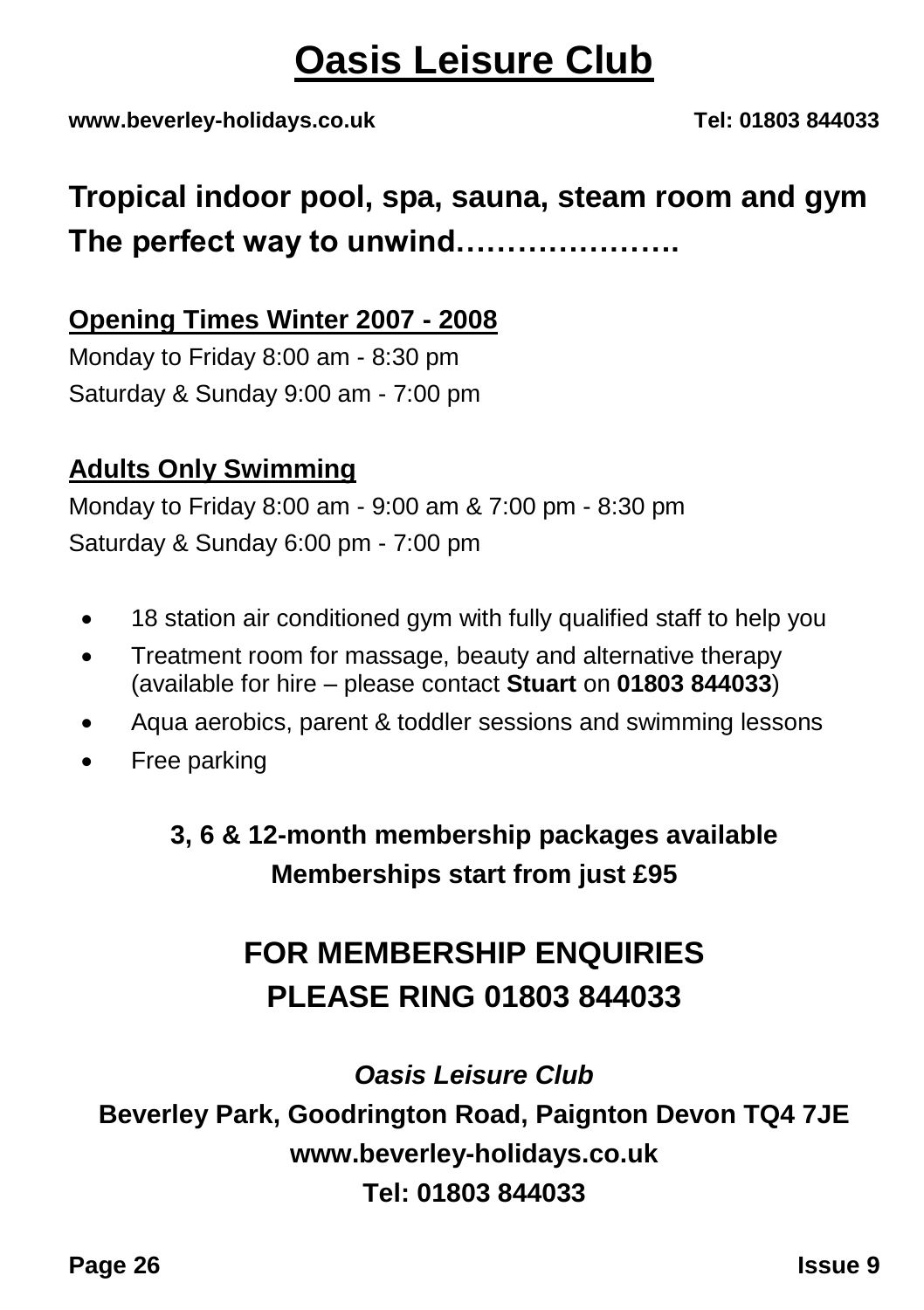# **Galmpton United Football Club**

*Report by Paul Smith*

# **Galmpton United Junior FC**

**Sponsored by Bradleys Estate Agents**



**The South West's largest independent estate agents**

Hi all, and welcome to **2008** and our continuing junior football season, which actually has come to something of a stand-still in terms of games being played across the board.

Unfortunately the *great British weather*, being a combination of heavy rain and strong winds, has put paid to many of our fixtures, both home & away. This has resulted in a considerable backlog of unplayed games being created, much to the dismay of the **Pioneer Youth League** fixtures secretary (see **www.pioneeryl.co.uk**).

Obviously preservation of the pitches, and in particular the goal-mouths (that's the often muddy bit just in front of the goals for those not 'au fait' with the technicalities) is a major consideration here. Also, for the welfare of the kids, it is important not to expose them to inclement weather and potentially dangerous playing conditions (not to mention the weather-sensitive managers and coaches of course).

However, I am pleased to report that our **Under 10s** first training session did go ahead on Saturday 5<sup>th</sup> January as planned. One could certainly see the effects of the festive period in terms of too many chocolates, too much turkey and Christmas pudding, and perhaps 'one over the nine' on the alcohol front. As for the kids, they were fine, as keen and eager as ever!

Unfortunately, both the **Under 10s** and **Under 11s** *crashed out of the cup* (another famous football pundits phrase) to good opposition, whom I am sure will go on to lift the trophies. In any case, we get to play in the '**plate**' competition, which is equivalent to the **League Cup** of old I guess. Besides, the kids feel good about it, because they still have the opportunity to win a medal, and more importantly play more football, which is what we all want.

Anyway, hopefully I will be able to report more on our progress next time round so bye for now fans…!

### **Bradleys Estate Agents** are on **01803 557155** or visit us at **www.bradleys-estate-agents.co.uk**.

You can also view some of our Galmpton properties at our special display board located at **Galleon Stores & Post Office** in the village.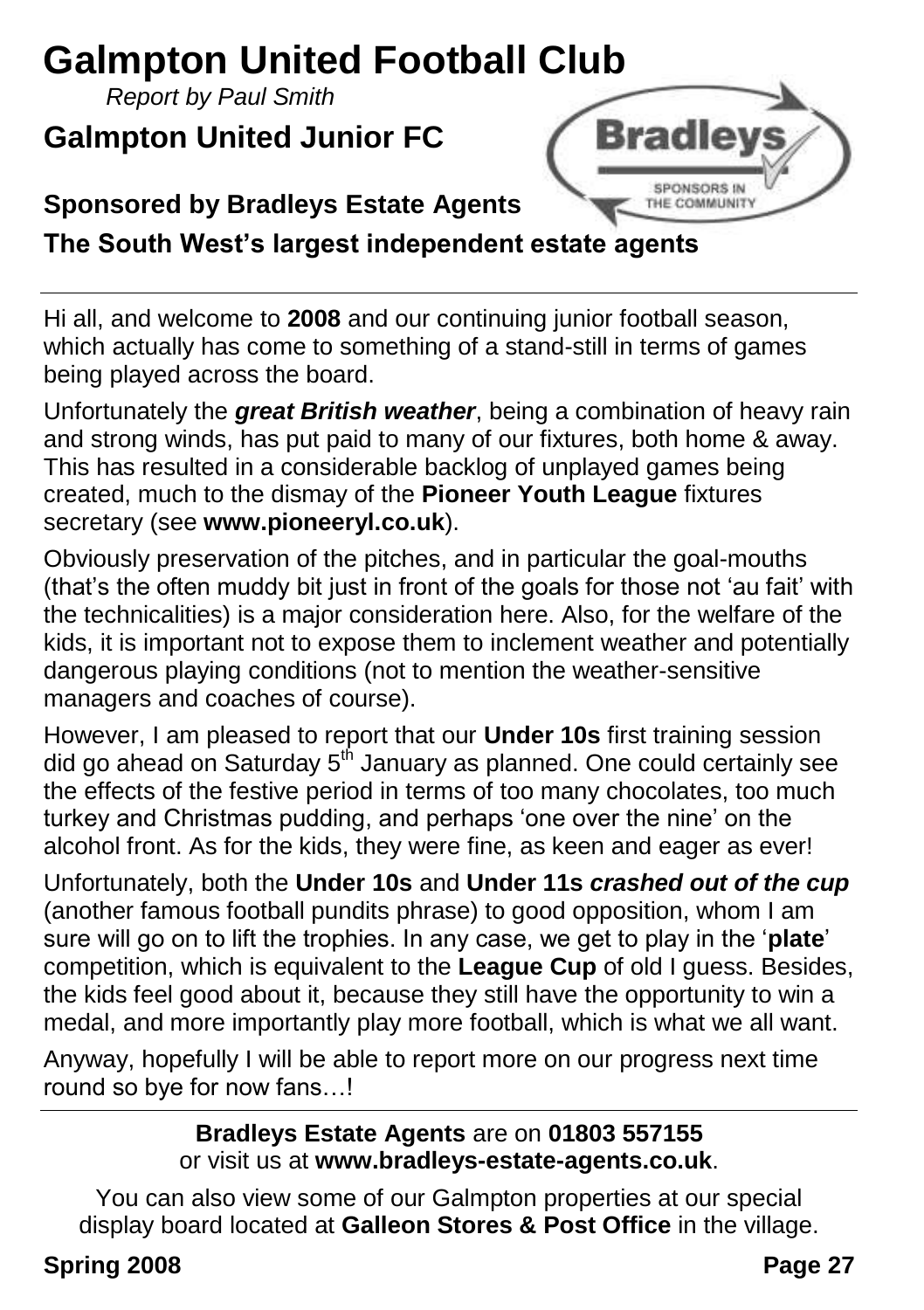# **Cayman Golf**

### **www.caymangolf.co.uk Tel: 01803 845909**

We bet that you have driven past us lots of times, and said that you'll 'have a go' one day.

Well, why not make 2008 the year that you come and have a fun, yet challenging, round of **Cayman Golf**.

It's ideal for beginners, families, and retired golfers, as it's set in 7 acres of level land and is as challenging as you wish.

Please visit our website for more information.

### **Bring this article with you to receive a discount.**

We look forward to meeting you.

**Cayman Golf, Dartmouth Road, Churston TQ5 0JT**

# **Dart Sailability**

### **David Edey: 01803 843239 Bruce Symes: 01803 842121**

### **Registered Charity: 1067831**

**Dart Sailability** is a charity that organises and runs water based activities on the **River Dart** for disabled people of all ages and disabilities.

We operate out of **Noss Marina, Bridge Road, Kingswear** on a **Tuesday** and **Saturday** morning from **May** until **September** and we have a specialist fleet of sailing dinghies, day boats, and motor boats that enable the disabled to enjoy the beauty of the river.

We are also an official **R.Y.A.** centre for **Instruction** and are able to issue certificates and train new able-bodied volunteers to basic **Instructor** level, for both sail and power.



We are funded by donations from many sources, but also from our own collection and selling of boat jumble. So if you have anything lying around that is not being used. **DON'T THROW IT AWAY**. Please call **David** or **Bruce** and we will happily collect from you.

Come on down to **Noss** and see what happens! You may like to become a volunteer helper, or be able to use our facilities to access the **River Dart**. We look forward to seeing you there.

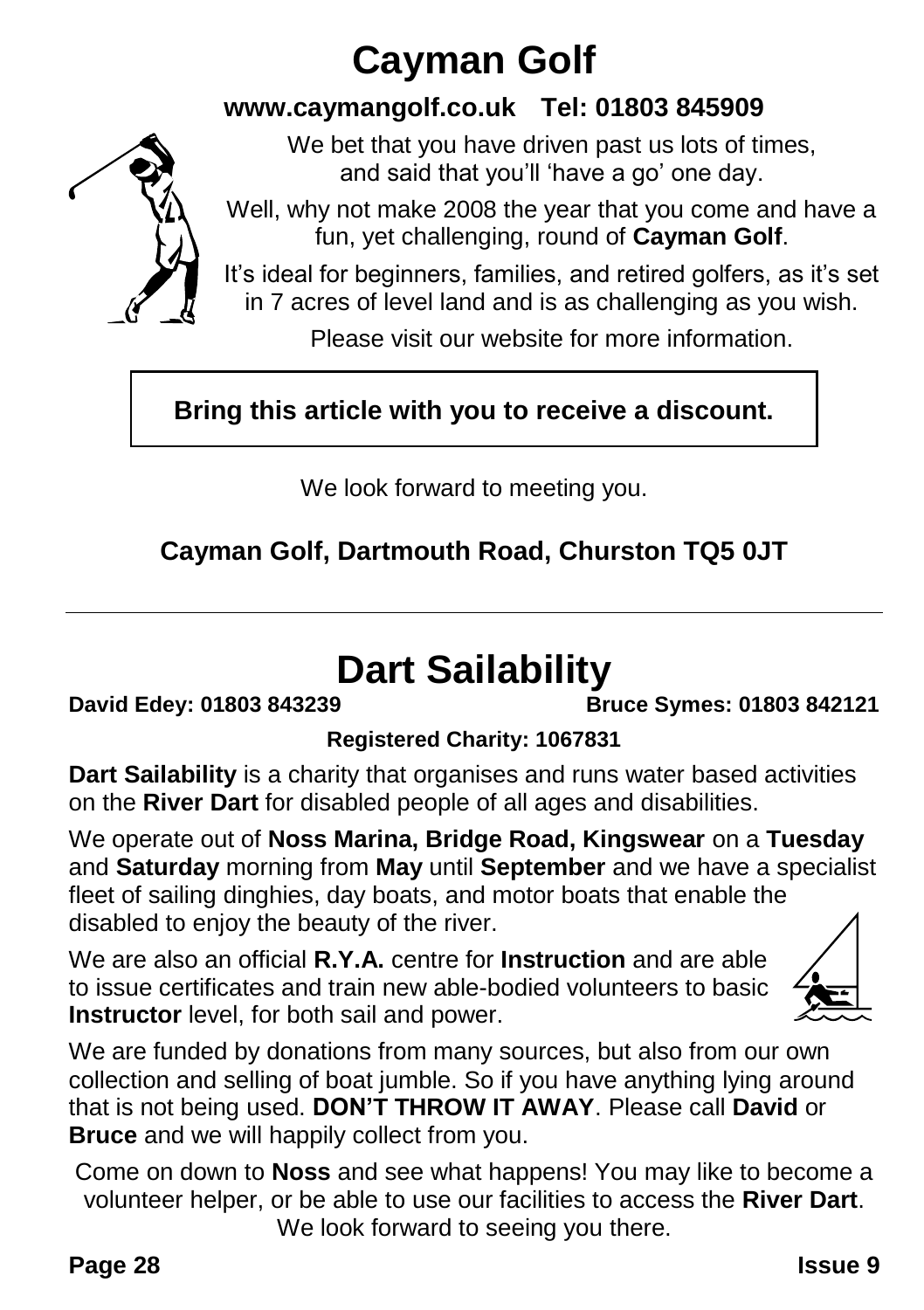

# **ESTATE AGENTS**

**6 CHURSTON BROADWAY, BROADSANDS, PAIGNTON. Tel: 01803 844466 E-mail: Churston@ericlloyd.co.uk.**



# **VISIT OUR WEBSITE: www.ericlloyd.co.uk**

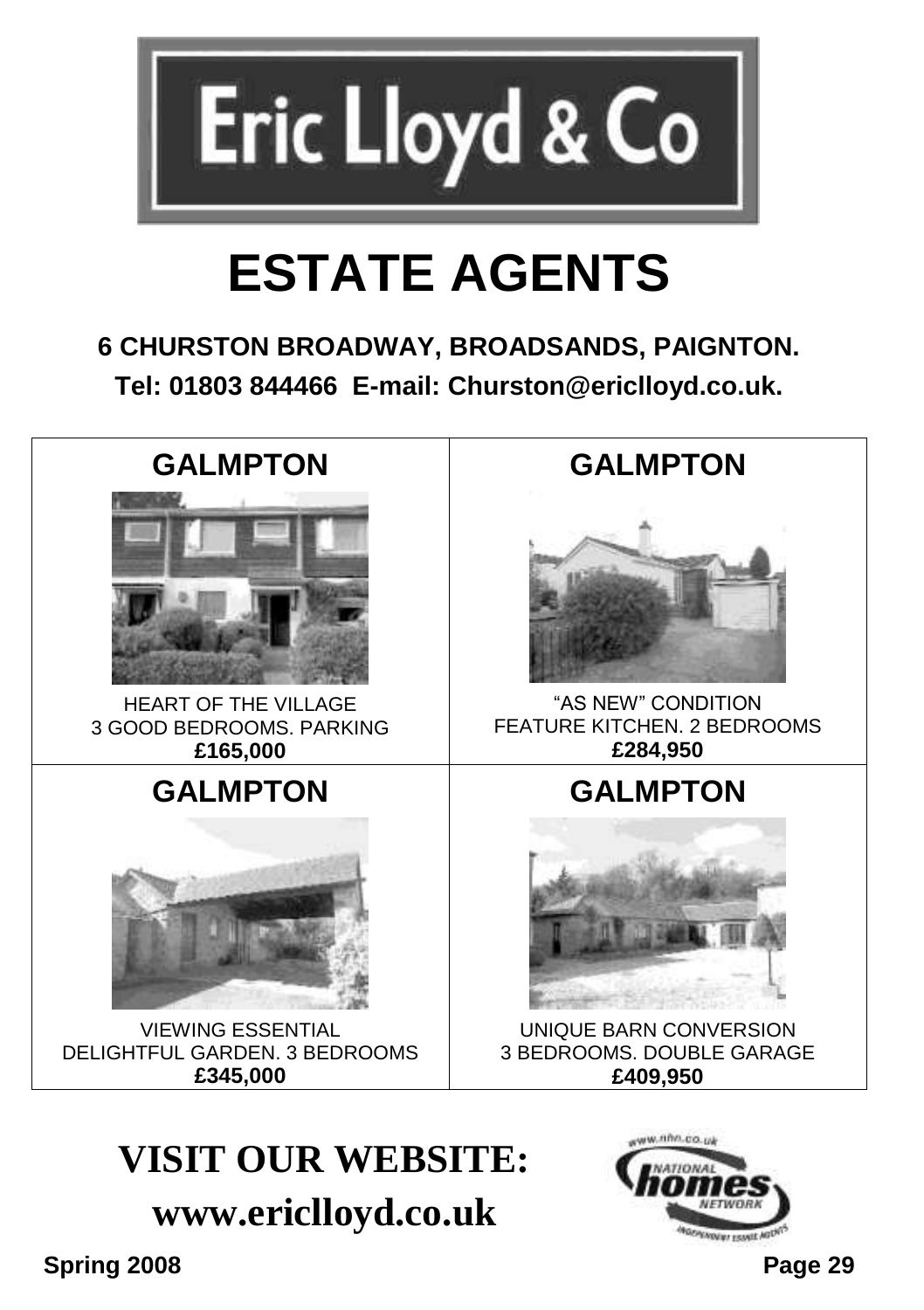# **Flavel Chapel Newsletter**

**Elders: Colin Thompson 01803 664059 Walford Catling 01803 559040**

Written by Colin Thompson **Village Contact 01803 843446**

### **Christmas Carols Enjoyed**

We trust you all had a happy Christmas and we wish you every blessing for 2008.

Once again it was great to be able to welcome so many people from the village and from further afield to *Carols in the Old Chapel*, and all the seats were full.

After singing some favourite carols and hearing from God's Word, we were brought face to face with the good news associated with Christmas, the coming of our Saviour the only beloved Son of God, our Lord Jesus Christ into this world.

God's Word reminded us of His purpose in sending His Eternal Son into this world, which was that He should live and die to save his people from their sins.

His was the sacrifice offered to God through the Eternal Spirit, that He might purge our consciences from dead works to serve the living and true God.

After which many stayed to enjoy some seasonal refreshments.

### **Easter Services**

We invite you to come and hear the good news of the gospel of our Lord Jesus Christ, here in Flavel Chapel Hall during 2008.

Services are held on Sundays at 11:00 am and 6:30 pm.

Then in particular at Easter time, when we declare the work of the Saviour on the cross and His glorious resurrection from dead.

We also meet in the Flavel Hall for Bible Study and Prayer on Thursdays at 7:30 pm.

This year Easter is early, **Good Friday** being **21st March**. God willing the Services will be held in the **Flavel Chapel Hall** at **10:00 am** and on **Easter Sunday 23rd March** at **11:00 am** and **6:30 pm**.

We look forward to seeing you then.

## **Coffee Morning**

We invite you to join us for coffee any time between **10:00 am** & **12-noon** on **Wednesday March 5th** in the **Flavel Chapel Hall**.

**~ ~ ~**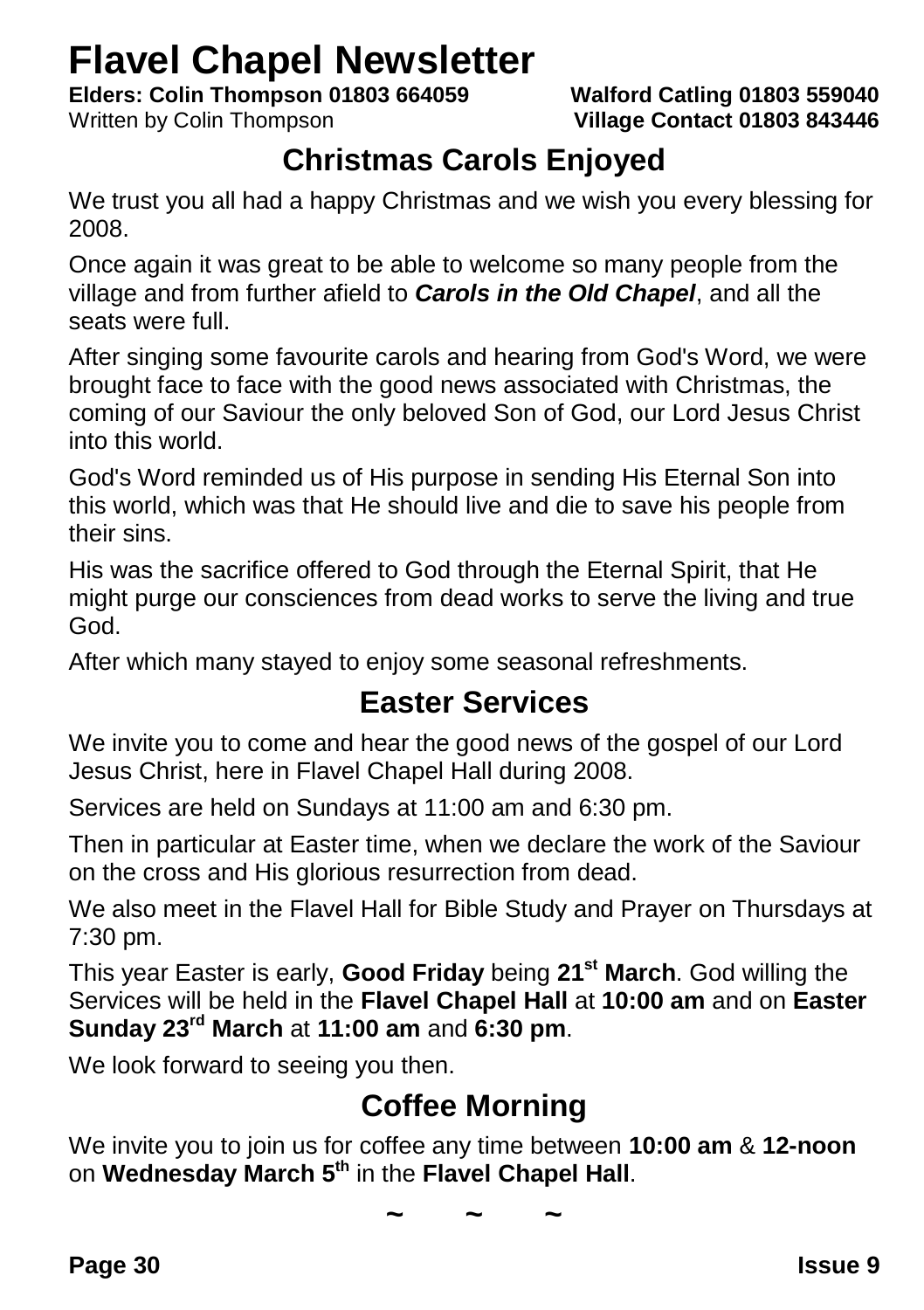# **Parish of St Mary the Virgin, Churston**<br>Rev lan Blyde, Vicar<br>Tel: 01803 844663

**Rev Ian Blyde, Vicar Bob Bowling, Churchwarden Tel: 01803 850469**

### **Extra Early Easter**

As you will all have noticed, Easter is early this year. In fact Easter couldn't be any earlier, as it falls on the first Sunday after the full moon following the vernal equinox, which is the 21<sup>st</sup> of March. As March 21<sup>st</sup> is also the full moon, **Easter** will fall on the **23rd** of **March**.

**Lent** therefore starts in February with **Shrove Tuesday** being the **5 th Feb**. **Shrove Tuesday** was the day when all the rich foods were eaten up in preparation for **Lent**, a tradition that is followed today by the eating of pancakes. Once again the **Vicar** and **Churchwarden** will be on **Pancake Making** duty outside the **Barn Chapel** at **3:30 pm**. All are welcome, so do please come along and share a pancake (or two!) with us.

The **Benefice Lent** course "*Listening to God's World*" was written by the Anglican Diocese of Exeter as an ecumenical course to help reflect on how the Christian faith is viewed in our society today. It tries to understand why Devon people have gradually abandoned the churches they were once so committed to. The aim is to catch a fresh vision of the true nature of the Church and the Christian faith, relevant to our present generation.

Courses are being run all over the area, and will be held on **Thursdays** at **10:45 am** in the **Barn** and **4:00 pm** in **Churston Church**. All are welcome to attend. Further details will be in the **Parish Magazine** for **February**.

## **Important Dates**

**Mothering Sunday** will be on 2<sup>nd</sup> March, and if anyone would like to help in making posies, please contact the **Churchwarden**. As usual we will be following our tradition of giving the Church a hug. If you don't know about this, please come along and all will be revealed.

On **Palm Sunday 16th March**, **David Warwick** will be presenting excerpts from **Handel's Messiah** at the **Barn Chapel** at **3:00 pm**.

### **Easter Services**

| Good Friday 21st March            |                                      |                                |
|-----------------------------------|--------------------------------------|--------------------------------|
| $3:30 \text{ pm}$                 | Stainers Crucifixion Churston Church |                                |
| Easter Day 23 <sup>rd</sup> March |                                      |                                |
| $6:30$ am                         | Easter Vigil                         | see notice-boards for location |
| $8:00$ am                         | Eucharist                            | <b>Barn Chapel</b>             |
| 11:00 am                          | <b>Sung Eucharist</b>                | <b>Churston Church</b>         |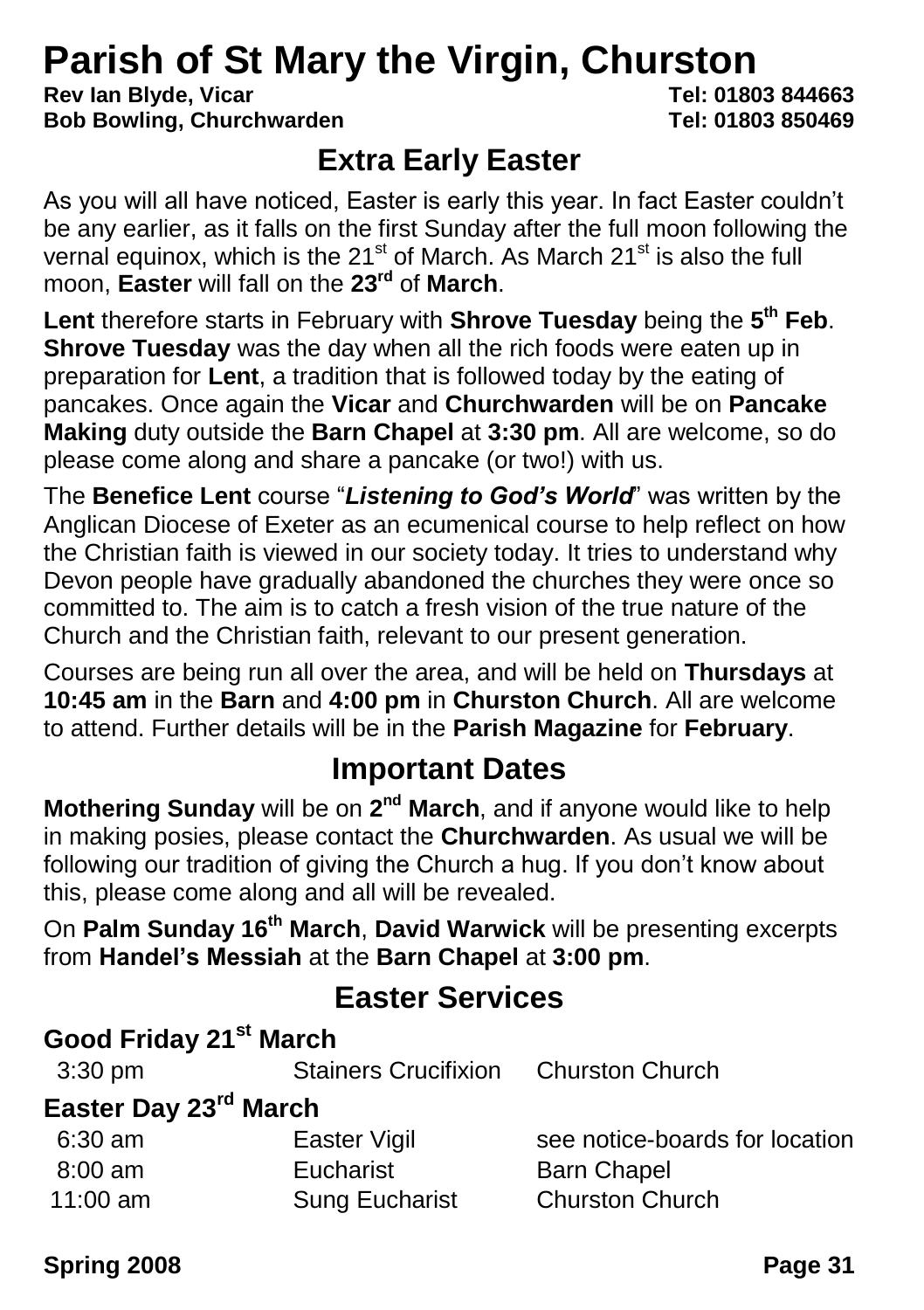

# TRADifiONAL CHINESE ACUPUNCTURE

**MARGARET DELBRIDGE** MA (Cantab.) B.Sc. Lic Ac

Member of the British Acupuncture Council

# **Tel: 01803 842411**

**Email: margaret.delbridge@virgin.net**

# **Zahra Sugaring Practitioner in the Village**

My name is **Jeanette Dempsey**, and I am a qualified sugaring practitioner working from my home in **Galmpton**.

Sugaring is a method of hair removal, using a natural sugar paste, carried out with minimum discomfort, and can be used on all parts of the body including the face.

Hair is removed from the root, so weakening new hair growth, and after a few treatments, hair will come through softer and less.

All the products used are natural, and the treatment is carried out in relaxed and comfortable surroundings.

Please ring if any advice is needed.

**Wayside 26 Greenway Road Galmpton 01803 842234**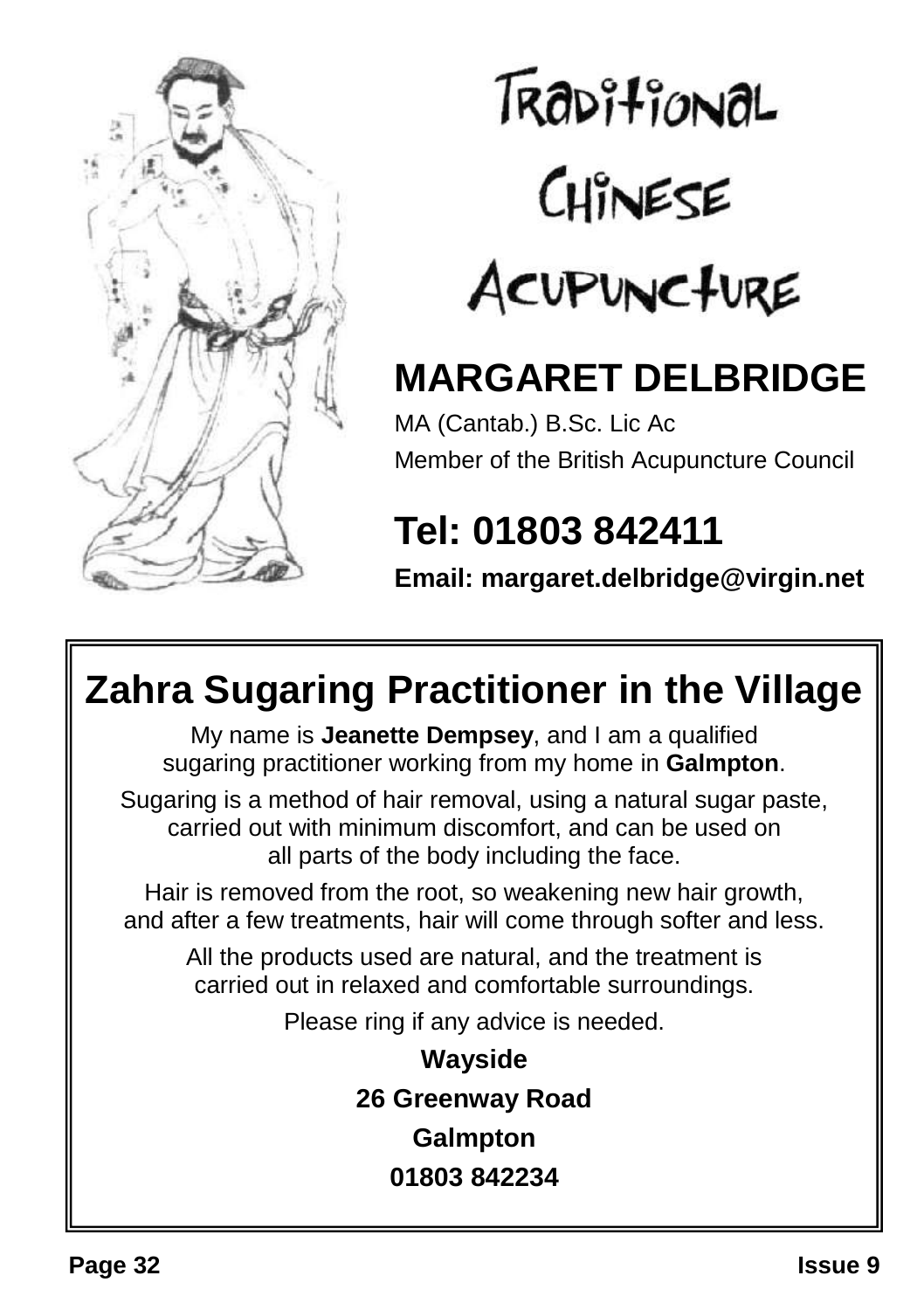

**Trained locally at Churston Broadway.** *"After having a well-earned break after my fourth child, I am now looking to take on part-time clientele."*

**For an appointment please call:**

**Jane Lowry Phone: 01803 842551 Mobile: 07888 684452**

# **CHIROPODIST**

**SMAE Institute**



**HPC Registered**

# **Mrs Charlotte Sellars**

**M.B.Ch.A. M.S.S.Ch. ~ Visiting Practice ~ 20 North Rocks Road, Broadsands, Paignton TQ4 6LF Tel: 01803 842746**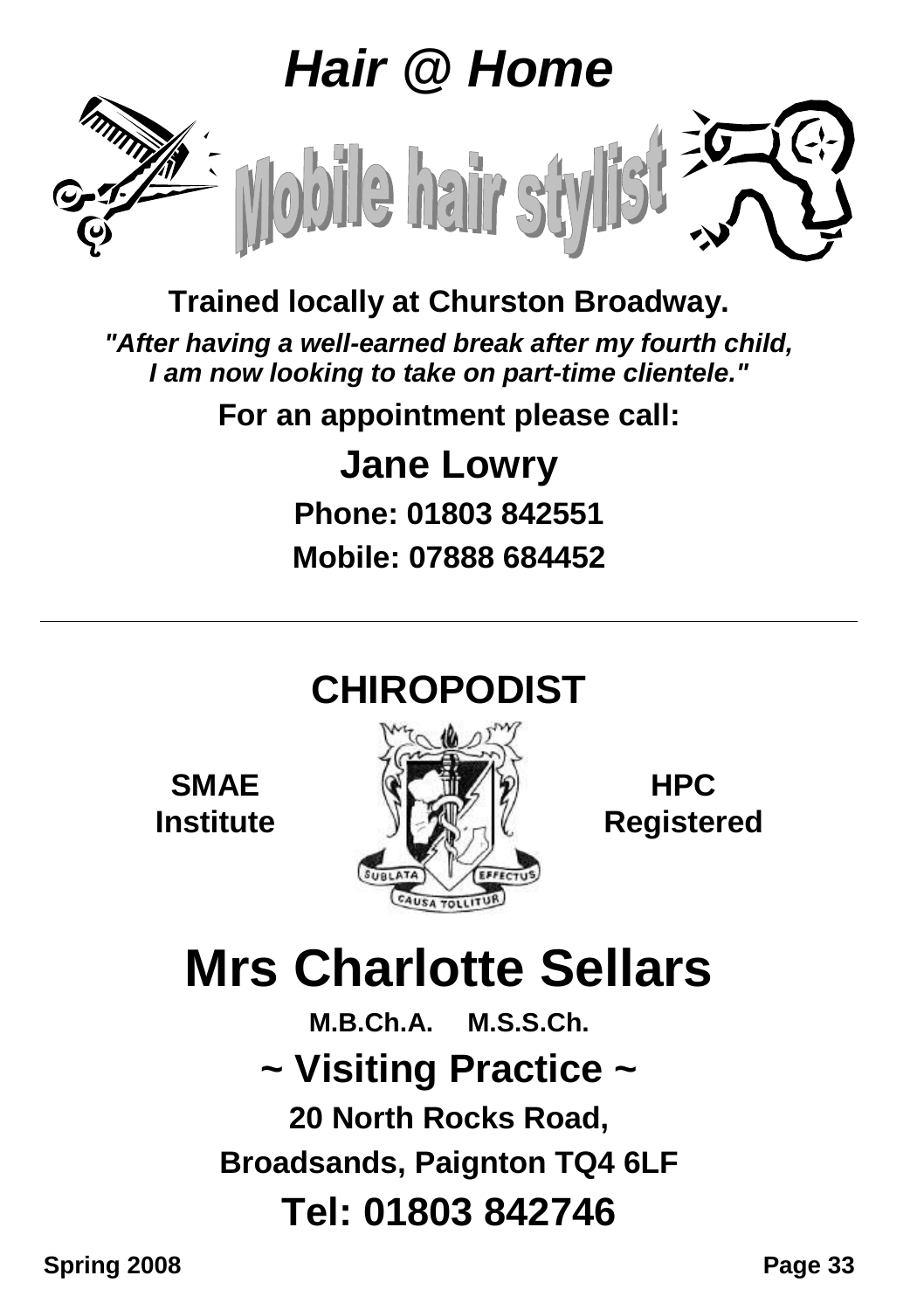# **Local Homeopath**

My name is **Sue Creaton** and I am a registered Homeopath.

I qualified in 1999 and completed a postgraduate course in 2000.

I moved to Broadsands from Paignton town centre in 2004.

I work from home and also do home visits.

Homeopathy is a safe and gentle form of medicine, which treats the whole person. Homeopathy is effective in treating acute problems such as recovery from surgery, dental procedures, and colds and flu. It is also effective in treating emotional problems such as grief, traumas, and stress as well as more chronic medical conditions.

If you would like to know more please visit my website

### **www.homeopathydevon.co.uk**

or telephone me on

## **01803 843858**

# **holistics@home**

## **Mobile holistic therapies in your own home:**

- **Reflexology**
- **Aromatherapy**
- **Swedish Massage**
- **Indian Head Massage**
- **Hot Stone Therapy**
- **Hopi Ear Candles**
- **Holistic Facials**

**Jacquie Bayley Tel: 07779 552885** or **01803 844066**

### **Galmpton based, fully qualified holistic therapist offering mobile holistic treatments.**

# **Jacquie Bayley**

Member of the International Council of Holistic Therapists and the Federation of Holistic Therapists

If you would like to know more please call me on

**01803 844066** or **07779 552885**

## *I now have a Therapy Room at my home in Galmpton.*

## *So, if you prefer, you can come to me for your therapy.*

**SPECIAL OFFER: £5.00 discount on first treatment with this advert**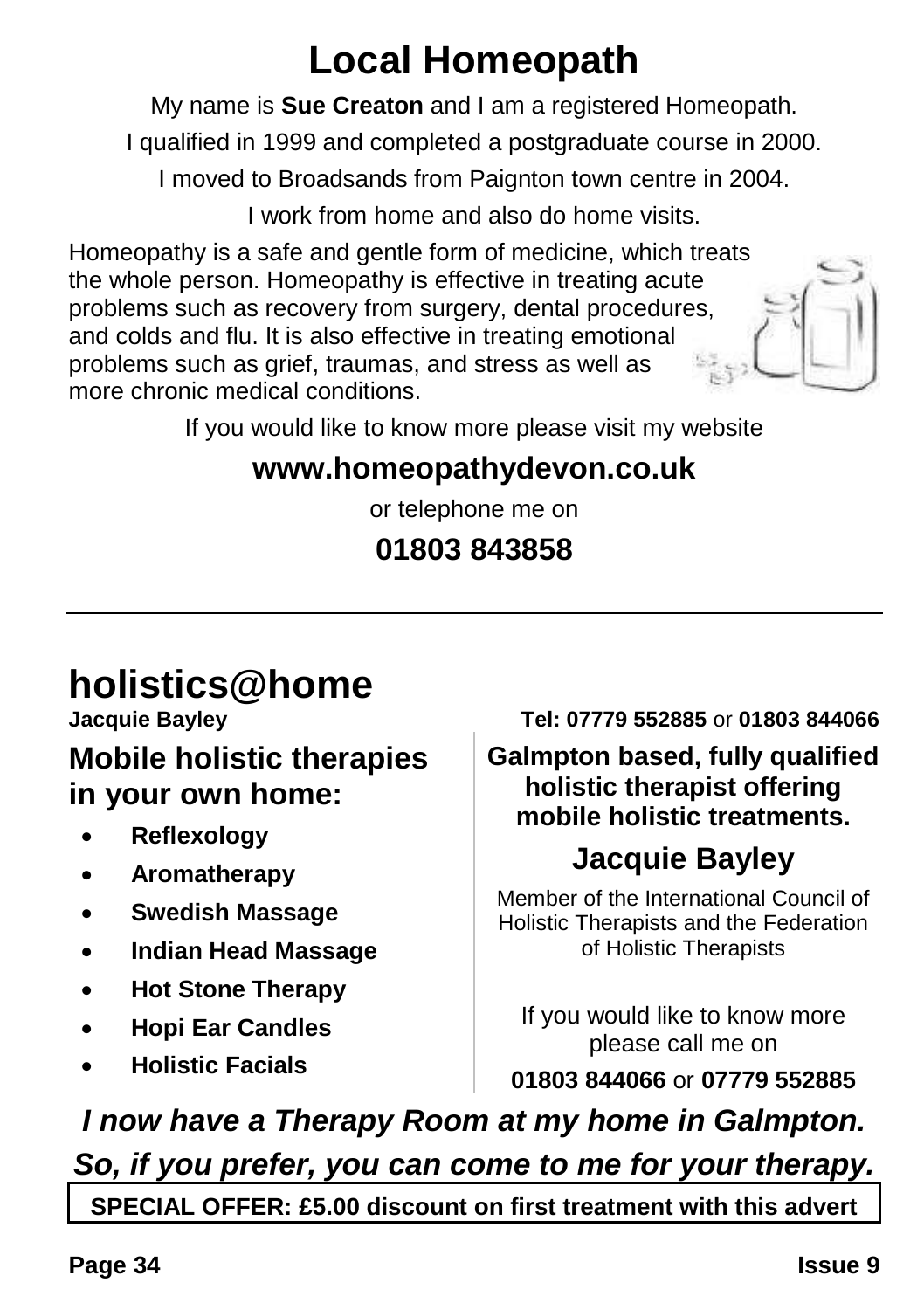# **WOODHUISH FARM**

## **Kingswear**

**RARE BREED MEAT**



**BEEF PORK LAMB**



## **FREE RANGE EGGS**

We are currently in **Organic Conversion**, which means all our animals are bred and reared to **The Soil Association** standards. We will be fully **Organic** in **2008**.

**There is no minimum order and delivery is available.**

**Tel: 01803 752615** or **E-mail: woodhuishfarm@btinternet.com**

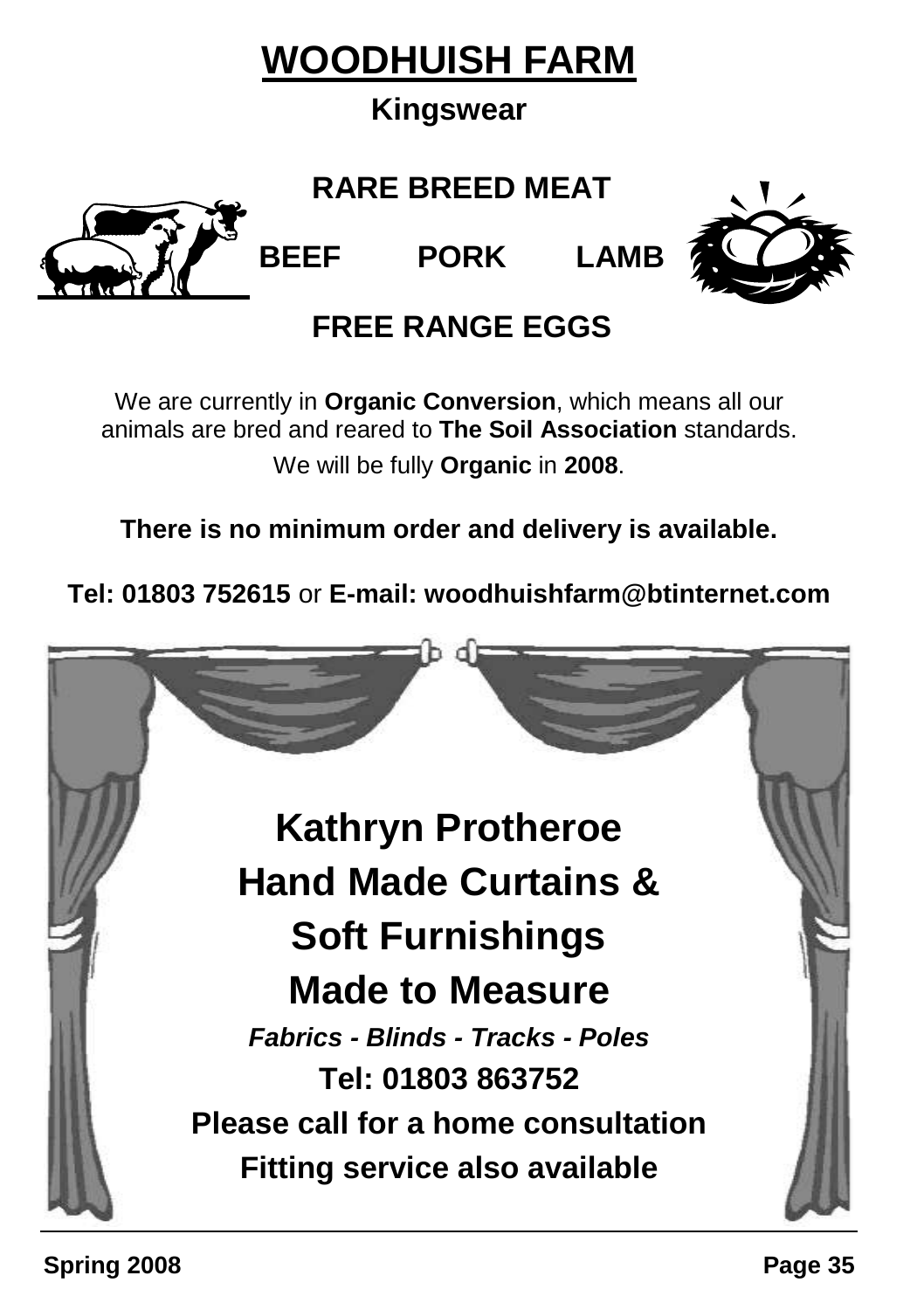# *Westcountryjoinery.com*

### **www.westcountryjoinery.com Tel / Fax: 01803 844409**

*Westcountryjoinery.com are manufacturers of hand crafted bespoke joinery. My company specialises in tailor made wooden gates from £149.95, decking areas from £250.00, garden office cabins from £650.00, summer-houses, stables, and sheds from £89.00. The list is endless to the products we can provide.*

**Free survey and quotation, at excellent prices!!**

*Westcountryjoinery.com manufacture from a workshop in Milber Industrial Estate, Newton Abbot, and offer Installation Services.*

*Our products are displayed at Redacres, St Marychurch Road.*

*Driving to Newton Abbot from Barton on St Marychurch Road, Redacres is about 500 yards on the* **left** *after Barton Cross!*

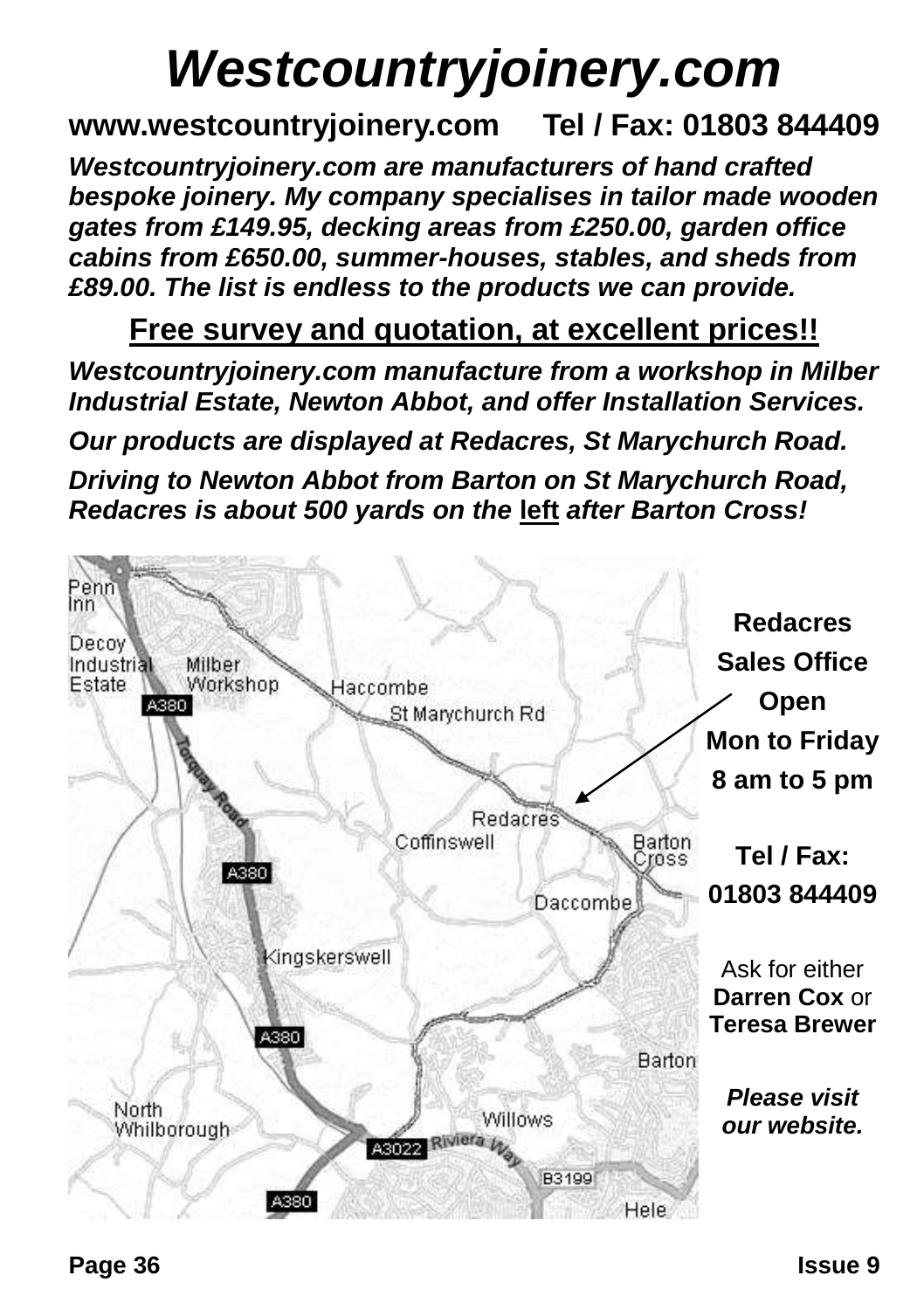**Field Gates soft wood 4-ft x 3-ft from £149.95**



**www.westcountryjoinery.com Tel / Fax: 01803 844409**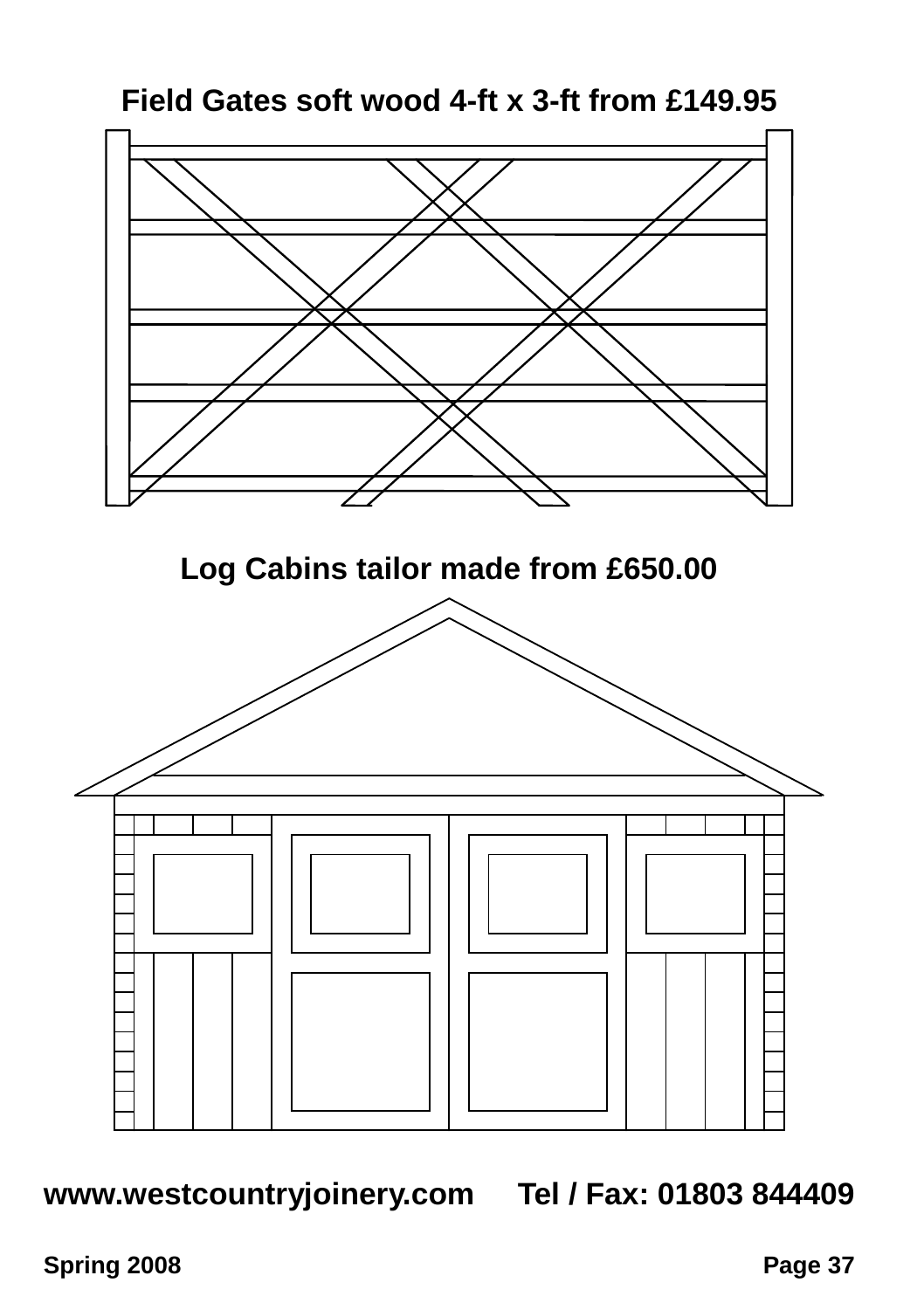# **"Outshine" Window Cleaning**



We are a small friendly company established in 1987 based in Galmpton. We are reliable, trustworthy and above all honest.

Please allow us to provide you a no obligation quotation for your window cleaning – it may be more affordable than you think.

We are able to clean a variety of windows, including leaded, and can give you a competitive quote for emptying of guttering, or fascia and PVC wash-downs.

**The company now provides new up-to-date technology with the advanced "***Reach and Wash***" pole system, taking us to new heights. Windows and conservatory roofs, previously inaccessible, can now be quoted.**

**We cover Brixham, Broadsands, Churston, Galmpton and Waddeton.** Please call David Hill  $_{\text{Home}}$  01803 846263

E-mail: davidhill11@supanet.com Mobile: 07866 465118

Please visit our new website: **www.reachandwashonline.com**

# *LOWRY AND SONS*

# **Local general builder based in Galmpton Village**

20 years in a business built on personal recommendation.

All aspects of building work and property maintenance undertaken.

If you are looking to improve or extend your property, or are interested in a free quote for a new kitchen or bathroom we will be happy to hear from you.

References available from clients.

### **For honest friendly advice please contact:**



# **Shaun Lowry**

**Phone: 01803 842551 Mobile: 07888 684451**

**E-mail: lowryandsons@tiscali.co.uk**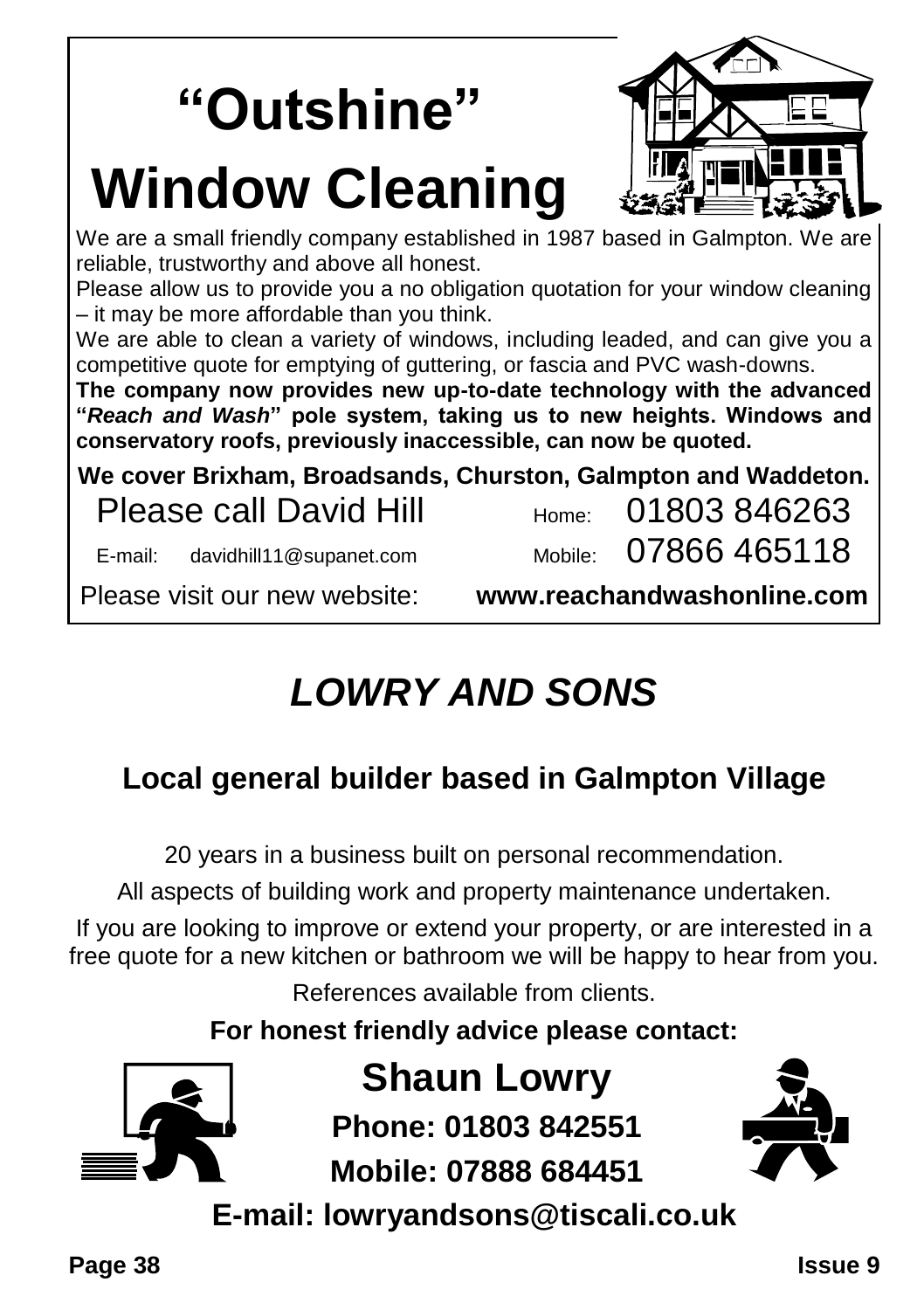



*Heating & Plumbing*

# TELEPHONE: **01803 845 640**

WEBSITE: www.bancroftsheating.co.uk EMAIL: info@bancroftsheating.co.uk

# **21 Years**

# **Serving Torbay and The South Hams**

# **We Are Your Local Central Heating Specialists**



# **GAS ▪ OIL ▪ LPG FULL SYSTEMS OR BOILER REPLACEMENTS**



**Aged 60 years or over? Your Warm Front heating rebate vouchers still apply, worth £300 towards a replacement boiler or complete heating system.**

Proprietors: **Paul Bancroft & Allan Bancroft** • VAT reg. 692 6154 14 25, Gibson Gardens, Paignton, TQ4 7AJ